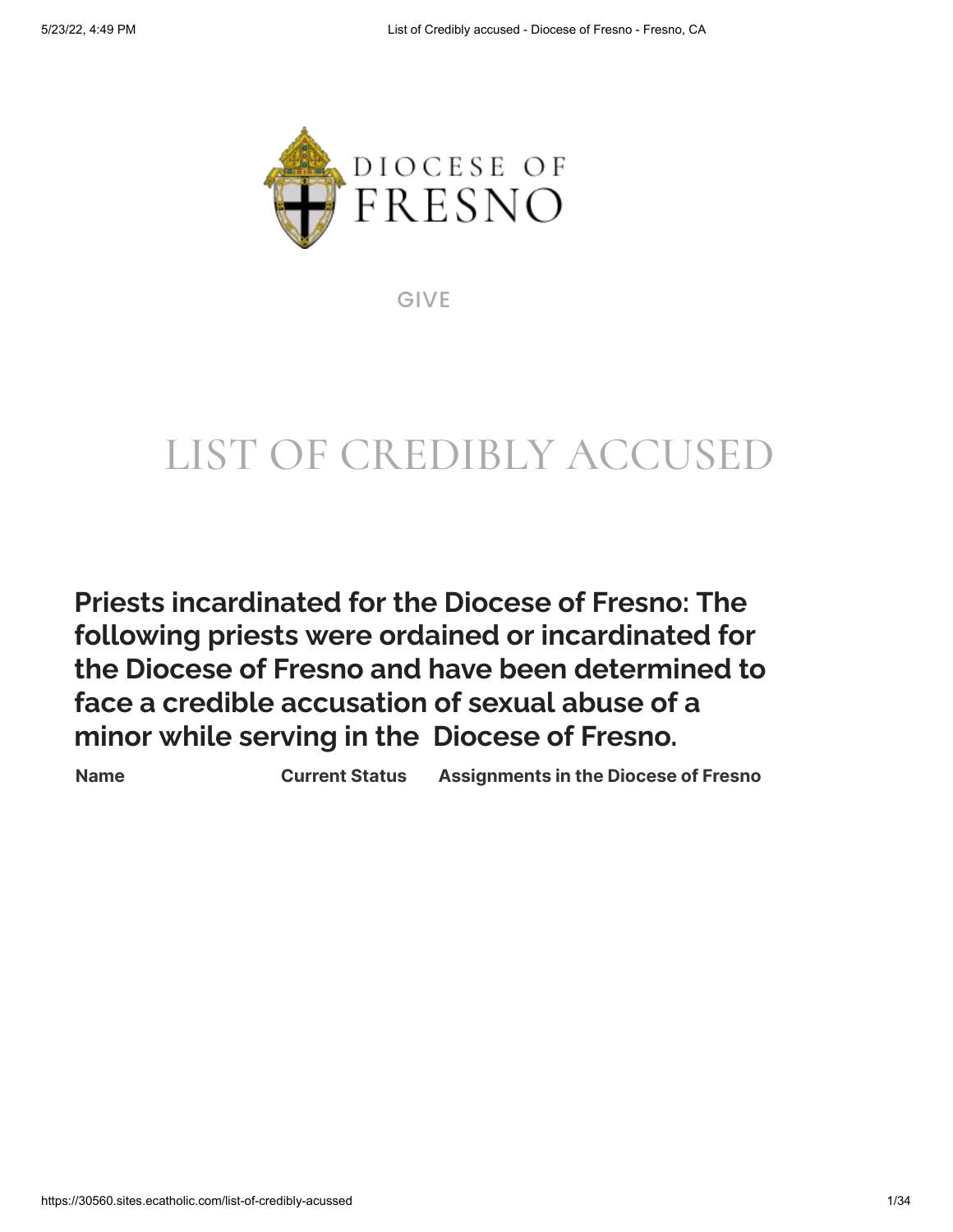|                                               |                  |      | 1944 Assistant Pastor,<br>St. John's Cathedral                    |
|-----------------------------------------------|------------------|------|-------------------------------------------------------------------|
|                                               |                  |      | 1946 Assistant Pastor,<br>Our Lady of Mercy,<br>Merced            |
| <b>Angelino, Rev. Henry</b><br>Ordained       | Deceased         |      | 1946 Left the Diocese for<br>residential care                     |
| Diocese of Monterey-<br>Fresno 1943           | 1986             |      | 1947 Assistant Pastor,<br>St. Mary, Delano                        |
|                                               |                  |      | 1948 Our Lady of Lourdes,<br>Le Grand                             |
|                                               |                  |      | 1952 Sacred Heart, Merced                                         |
|                                               |                  |      | 1952 Left the Diocese of Fresno                                   |
|                                               |                  |      | 1941 St. Catherine, Dinuba                                        |
| Boyle, Rev. John                              |                  |      | 1944 St. John's Cathedral, Fresno                                 |
| Ordained 1941 for the<br>Diocese of Monterey- | Deceased<br>1987 |      | 1948 St. Catherine's, Dinuba                                      |
| Fresno                                        |                  |      | 1952 Enlists in the US Air Force,<br>leaves the Diocese of Fresno |
| <b>Chavez, Rev. Gerald</b>                    | Deceased<br>2020 |      | 1973 Assistant Pastor,<br>St. Therese, Fresno                     |
| Ordained 1973 for the<br>Diocese of Fresno    |                  | 1975 | Assistant Pastor,<br>St. Brigid, Hanford                          |
|                                               |                  | 1976 | Assistant Pastor,<br>St. Joseph, Los Banos                        |
|                                               |                  | 1979 | Associate Pastor,<br>Our Lady of Perpetual<br>Help, Clovis        |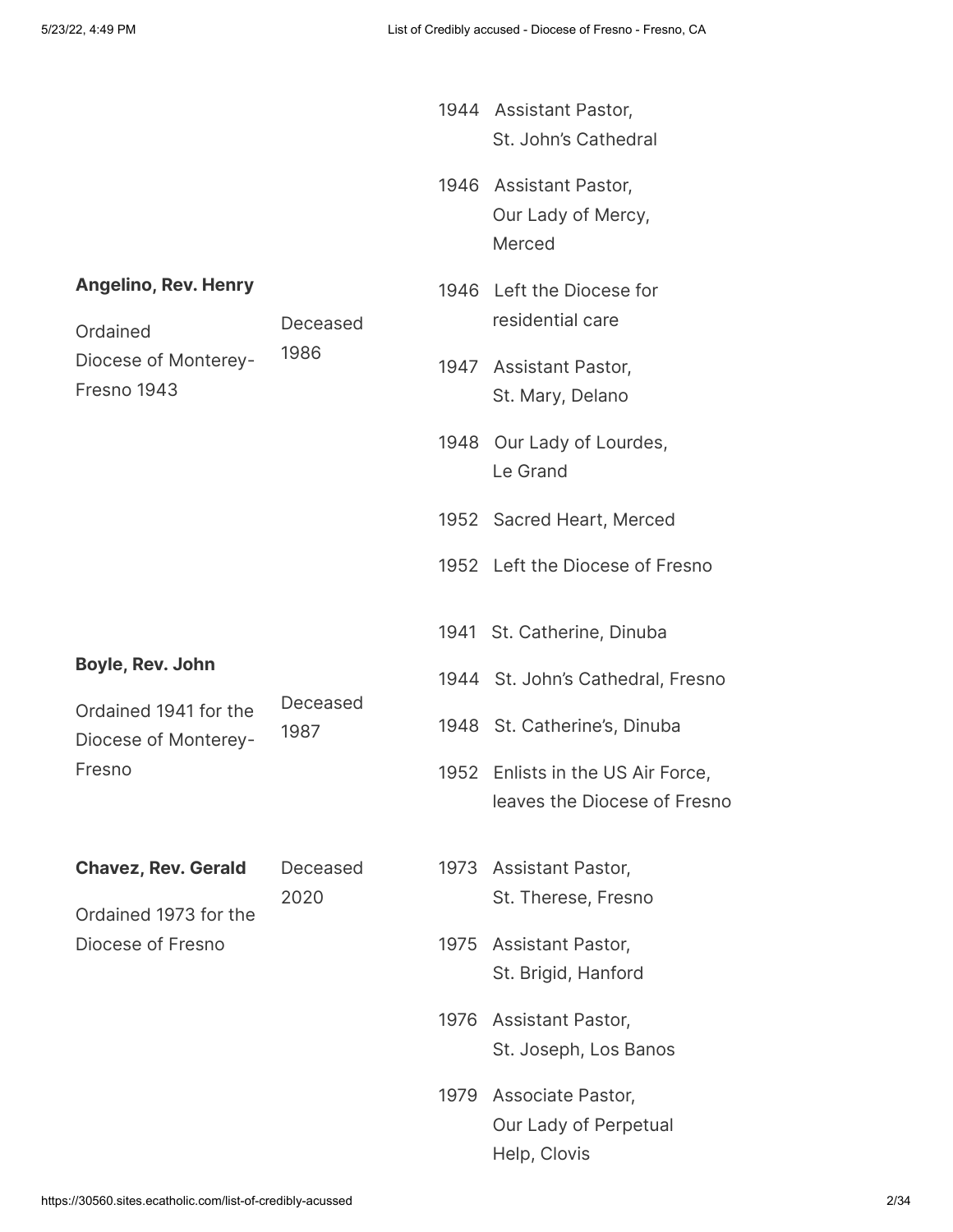- 1984 Pastor, Holy Family, Kingsburg, and Santa Cruz Mission, New London
- 1988 Pastor, Sacred Heart Parish, Merced; Parochial Vicar, Our Lady of Mercy and St. Patrick, Merced
- 1989 Parochial Vicar, Our Lady of Guadalupe, Bakersfield
- 1991 Administrator, Our Lady of Perpetual Help, Bishop
- 1995 Pastor, Our Lady of Perpetual Help, Bishop
- 2001 Pastor, Our Lady of Lourdes, Corcoran
- 2005 Pastor, St. Peter, Lemoore
- 2010 Parochial Vicar, St. Anne, Porterville
- 2011 Parochial Vicar, St. Francis of Assisi, Bakersfield
- 2013 Medical leave of absence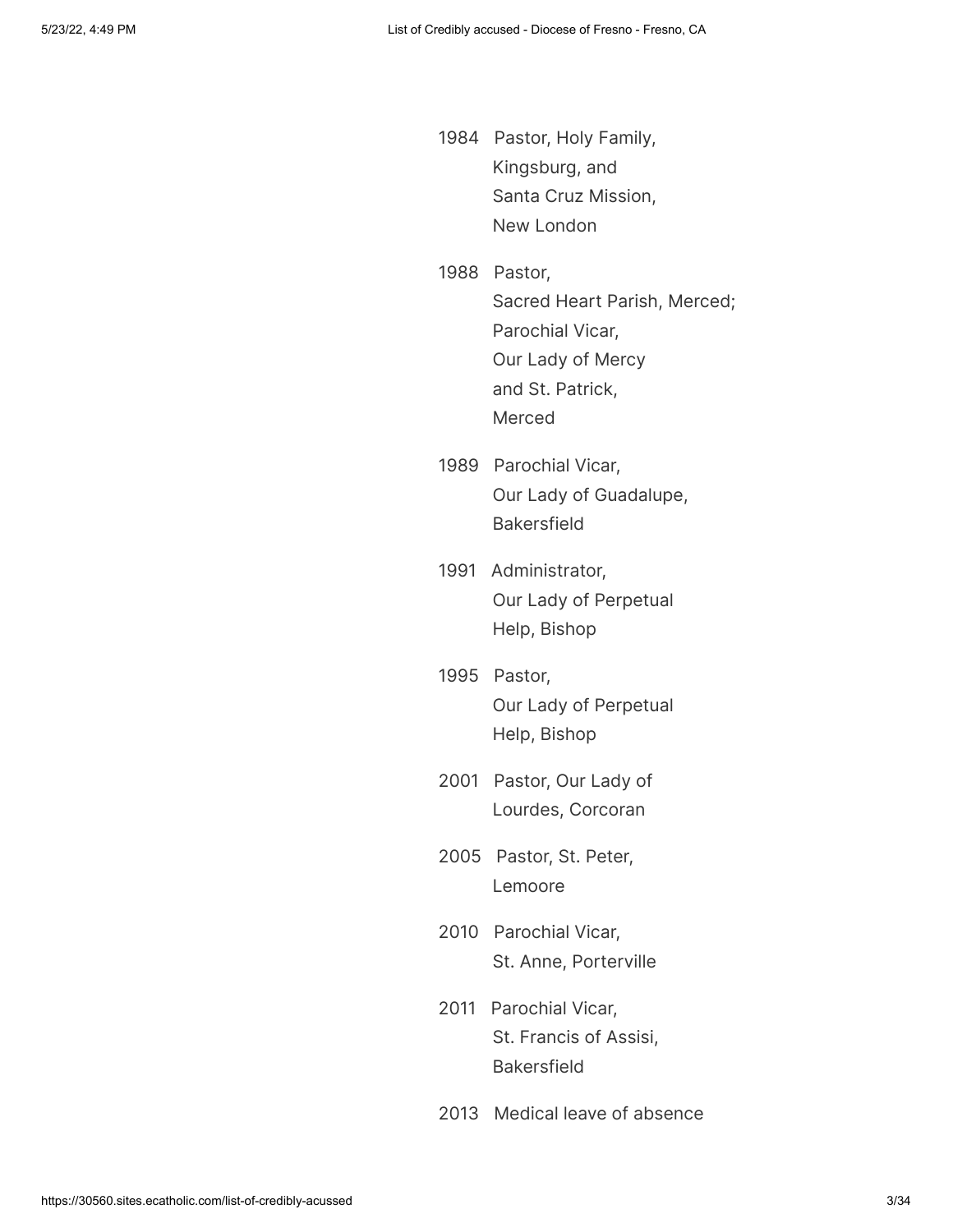|                                                           |          |                | St. Aloysius,<br><b>Tulare</b>                               |
|-----------------------------------------------------------|----------|----------------|--------------------------------------------------------------|
|                                                           |          | 2016           | Chaplain/In residence,<br>Nazareth House, Fresno             |
|                                                           |          | 2017           | <b>Retired for Medical Issues</b>                            |
| <b>Collins, Rev. James</b><br>Ordained 1933<br>Diocese of | Deceased | 1947           | Parochial Vicar,<br>St. Peter Prince of Apostles,<br>Lemoore |
| Derry, Ireland,<br>Incardinated 1949                      | 1977     | 1949<br>Avenal | Administrator, St. Joseph,                                   |
| Diocese of Monterey-<br>Fresno                            |          | 1952           | Pastor, St. Mary, Buttonwillow                               |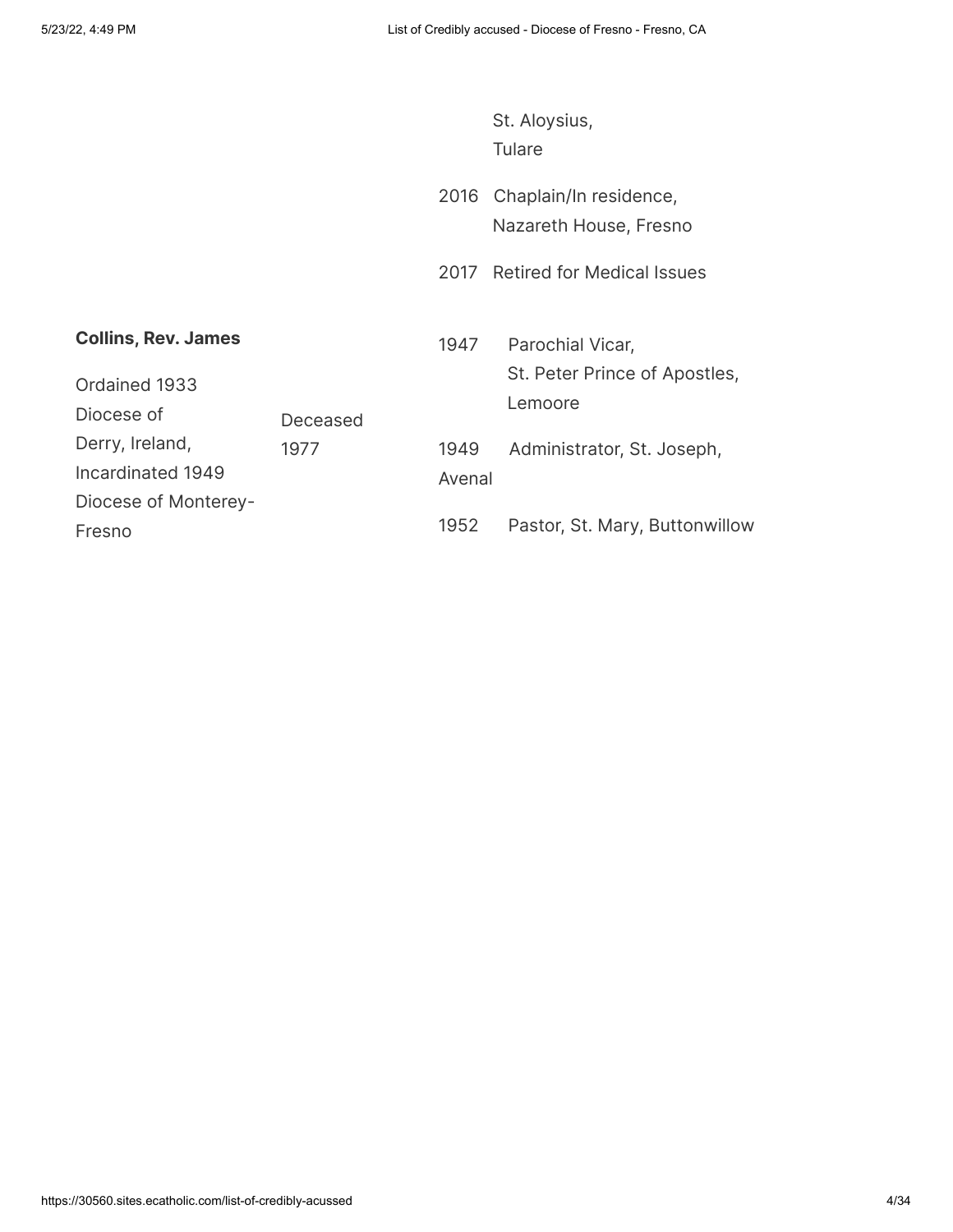|                                 |                           | 1935                       | Assistant, San Luis Obispo                                   |
|---------------------------------|---------------------------|----------------------------|--------------------------------------------------------------|
|                                 |                           | 1935<br><b>Bakersfield</b> | Assistant, St. Francis,                                      |
|                                 |                           | 1939                       | Assistant, St Patrick, Watsonville                           |
|                                 |                           | 1942                       | Assistant, Sacred Heart, Hollister                           |
| <b>Crowley, Rev. Msgr.</b>      |                           | 1944                       | Assistant,<br>St. Peter Prince of Apostles,<br>Lemoore       |
| <b>Fred</b><br>Ordination 1934, | Deceased                  | 1945<br>Cruz               | Assistant, Holy Cross, Santa                                 |
| Diocese of Monterey-            | 1972                      | 1945                       | Pastor, Santa Rosa, Lone Pine                                |
| Fresno                          |                           |                            | 1948 Vicar Substitute,<br>Our Lady of Lourdes, Corcoran      |
|                                 |                           | 1956<br>Corcoran           | Pastor, Our Lady of Lourdes,                                 |
|                                 |                           | 1967<br>Atwater            | Temp. Assistant, St. Anthony,                                |
|                                 |                           | 1969                       | Pastor, St. Anthony, Atwater                                 |
|                                 |                           | 1971                       | Retired                                                      |
|                                 | <b>Faculties</b>          |                            | 1997 Parochial Vicar, St. Philip the<br>Apostle, Bakersfield |
| <b>Davis, Rev. Robert</b>       | Suspended<br>2004         |                            | 1999 Administrator, St. Isidore the<br>Farmer, Orange Cove   |
| Ordained 1997                   | Laicization<br>in process |                            | 2000 Pastor, St. Isidore the Farmer,<br>Orange Cove          |
|                                 |                           |                            | 2003 Pastor, St. Patrick, Kerman                             |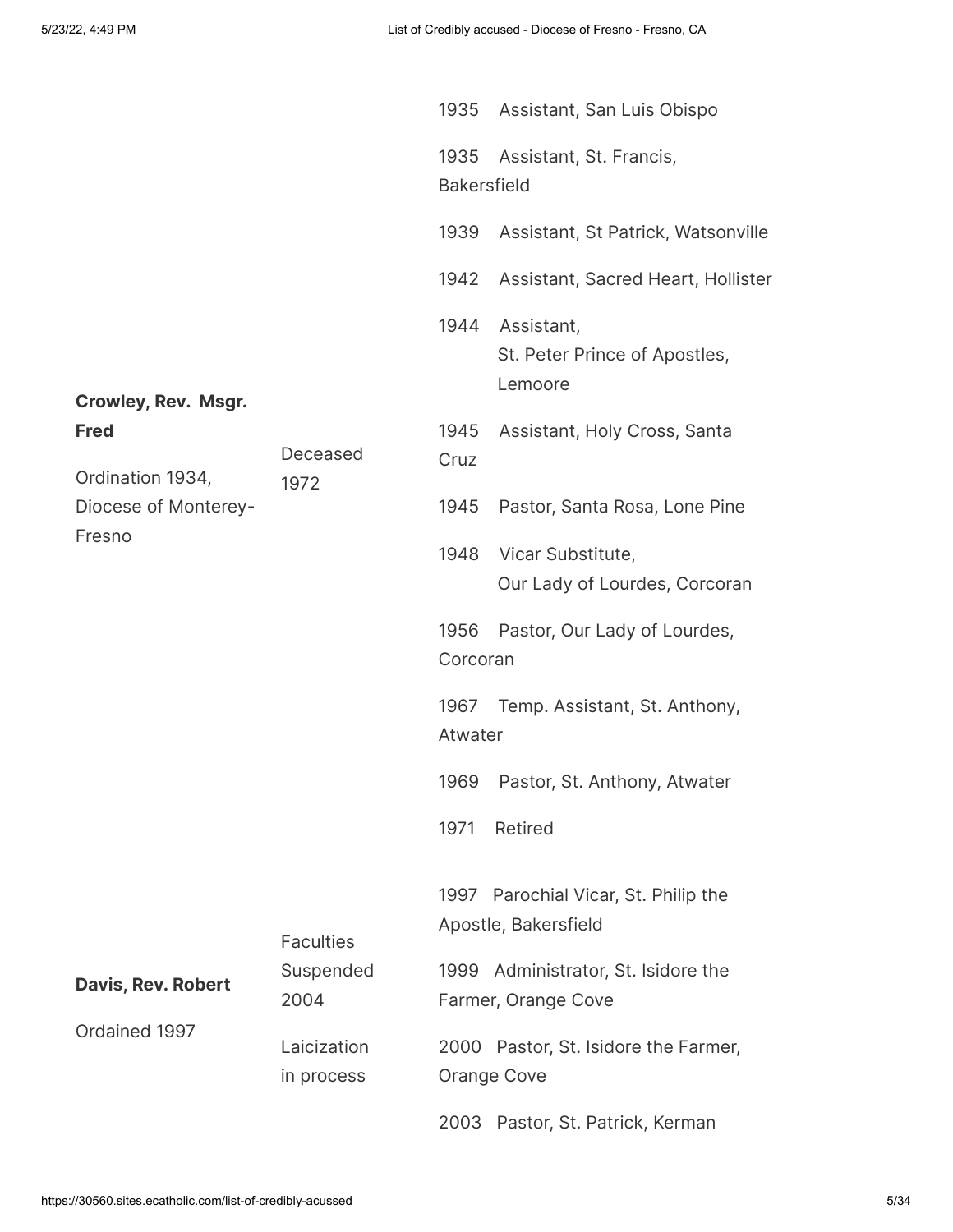| <b>Farrell, Rev. Thomas</b>                                  |                  | 1936 Assistant Pastor, St. Francis of<br>Assisi, Bakersfield<br>1939 Assistant Pastor, St. Patrick's,<br>Watsonville |
|--------------------------------------------------------------|------------------|----------------------------------------------------------------------------------------------------------------------|
| Ordained 1935 for the<br>Diocese of Monterey-<br>Fresno      | Deceased<br>1962 | 1940 Assistant Pastor, St. Francis of<br>Assisi, Bakersfield<br>1943 Assistant Pastor, St. John's                    |
|                                                              |                  | Cathedral, Fresno<br>1943 Faculties suspended                                                                        |
|                                                              |                  | 1945 Left the Diocese of Fresno<br>1971 Supply ministry Christ the King,<br>Oildale                                  |
|                                                              |                  | 1971 Supply ministry, St. Catherine of<br>Siena, Dinuba                                                              |
| <b>Gabriel, Rev. Benjamin</b><br>S.<br>Ordained 1945 for the |                  | 1971 Supply ministry, Christ the King,<br>Oildale, St. Thomas, Arvin;<br>St. John the Evangelist, Wasco              |
| Archdiocese of Lipa,<br>Philippines.<br>Incardinated for the | Deceased<br>1986 | 1971 Associate Pastor,<br>Our Lady of Perpetual Help,<br>Clovis                                                      |
| Diocese of Fresno 1979                                       |                  | 1973 Administrator, St Jude, Earlimart                                                                               |
|                                                              |                  | Retired<br>1979                                                                                                      |
|                                                              |                  | 1984 Vicarius Substitus, St. Jude,<br>Earlimart                                                                      |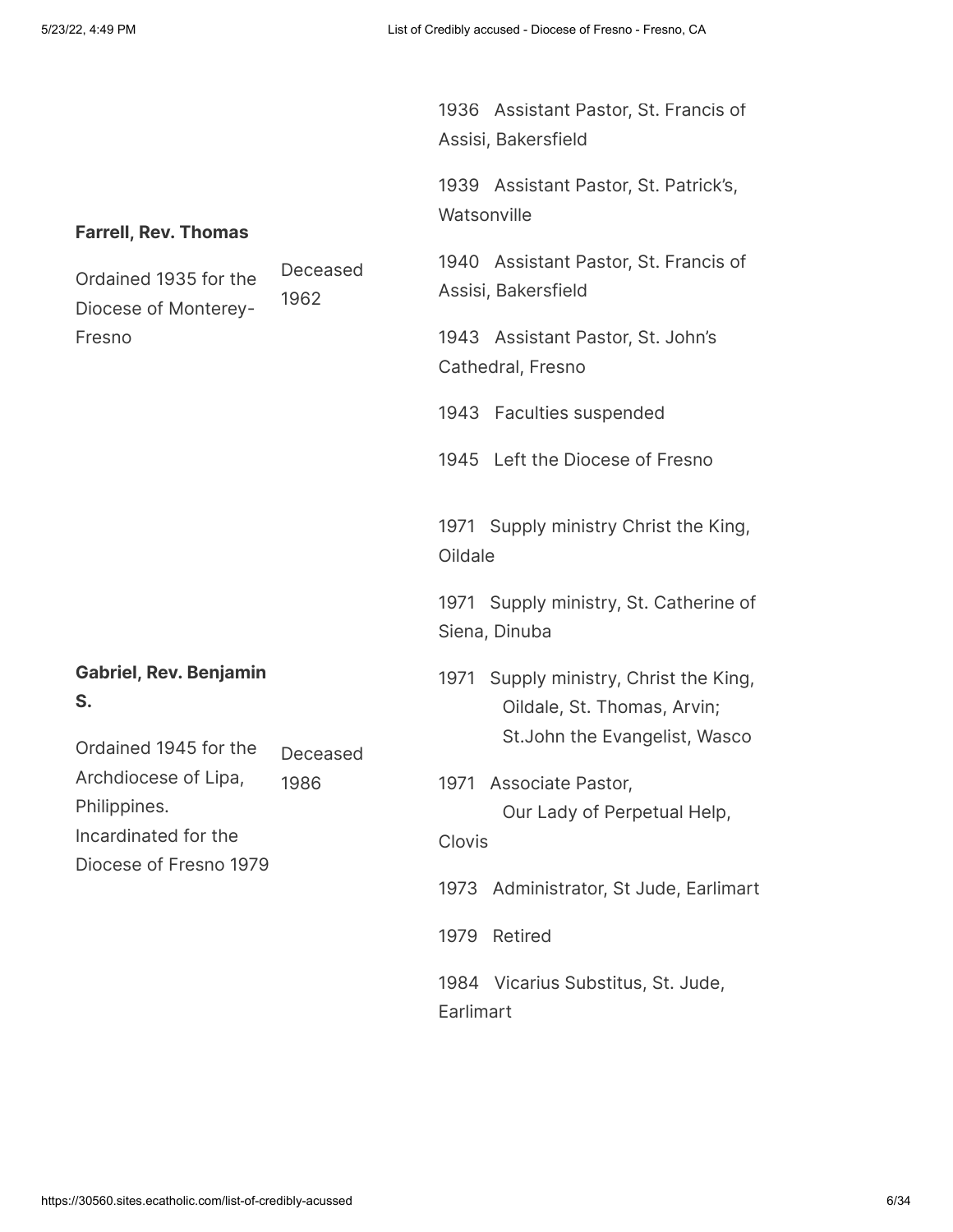|                                                  |                                                  | Selma                                                  | 1963 Parochial Vicar, St. Joseph,                       |
|--------------------------------------------------|--------------------------------------------------|--------------------------------------------------------|---------------------------------------------------------|
|                                                  |                                                  | 1966 Parochial Vicar, St. Anthony of<br>Padua, Fresno  |                                                         |
|                                                  | 1967 Temp. Administrator, St. Francis,<br>Mojave |                                                        |                                                         |
|                                                  |                                                  |                                                        | 1967 Parochial Vicar, St. Mary, Sanger                  |
|                                                  |                                                  |                                                        | 1970 Pastor, St. Thomas, Goshen                         |
| Garcia, Rev. Louis                               | Unknown                                          | <b>Bakersfield</b>                                     | 1971 Parochial Vicar,<br>Our Lady of Perpetual Help,    |
| Ordained 1963,<br>Diocese of Monterey-<br>Fresno | <b>Faculties</b><br>suspended<br>1981            | 1971                                                   | Temp. Parochial Vicar,<br>St. Anthony of Padua, Reedley |
|                                                  | 1975                                             | Parochial Vicar,<br>St. Francis of Assisi, Bakersfield |                                                         |
|                                                  |                                                  | 1978 Parochial Vicar, St. Anthony of<br>Padua, Fresno  |                                                         |
|                                                  | Porterville                                      | 1979 Parochial Vicar, St. Anne,                        |                                                         |
|                                                  | 1979                                             | Chaplain, Porterville State<br>Hospital, Porterville   |                                                         |
|                                                  |                                                  |                                                        | 1981 Parochial Vicar, St. Helen, Fresno                 |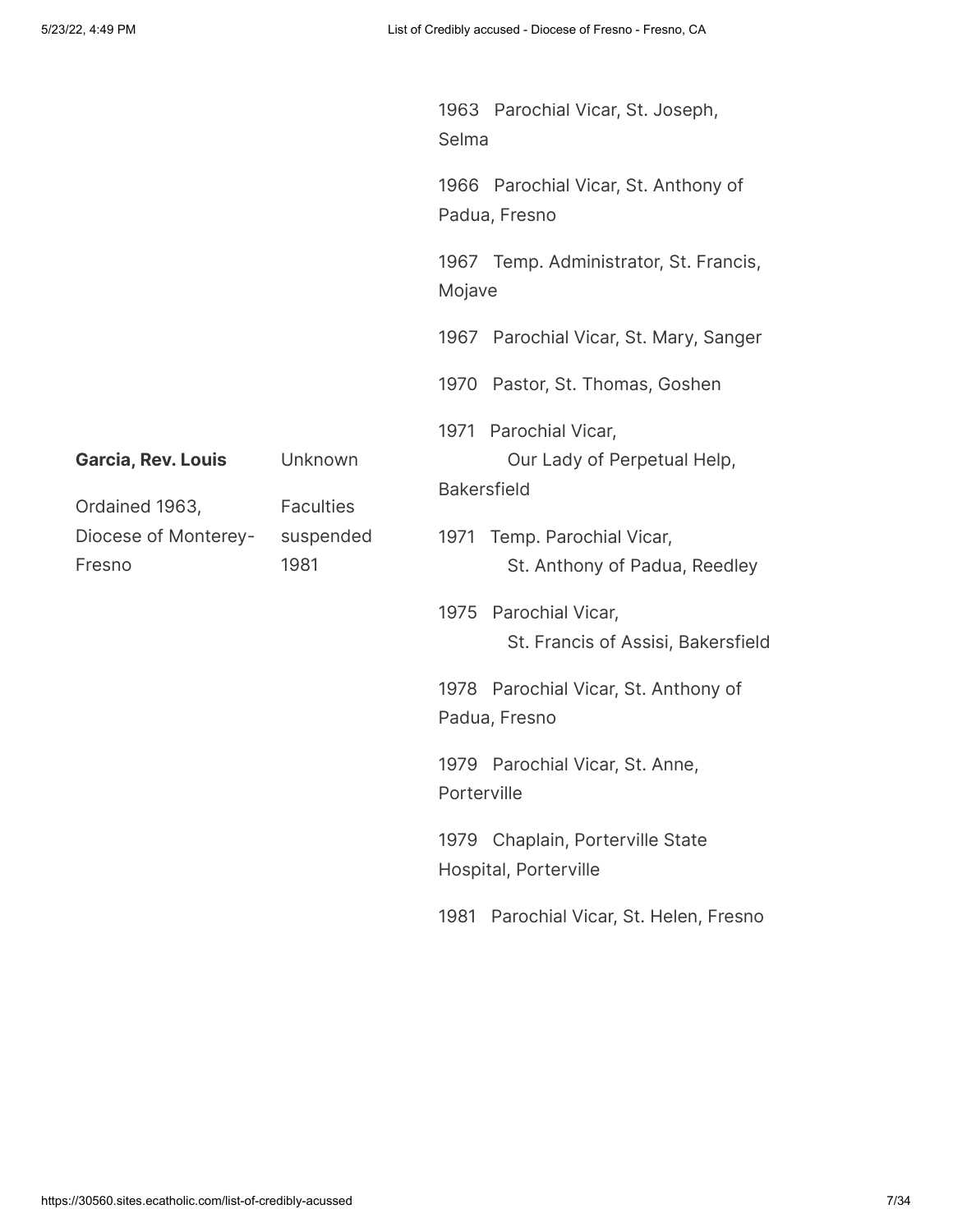|                                    |                    |                                                                             | 1990 Parochial Vicar, Our Lady of<br>Victory, Fresno      |
|------------------------------------|--------------------|-----------------------------------------------------------------------------|-----------------------------------------------------------|
|                                    |                    |                                                                             | 1991 Parochial Vicar, St. Anthony of<br>Padua, Fresno     |
|                                    |                    | <b>Banos</b>                                                                | 1993 Parochial Vicar, St. Joseph, Los                     |
|                                    |                    | Lady                                                                        | 1994 Temp. Administrator,<br>St. Joseph, Boron and Our    |
| <b>Gamel, Rev. Robert</b>          | Retired            |                                                                             | of Lourdes, California City                               |
| with no faculties<br>Ordained 1990 | 1994               | Temp. Parochial Vicar,<br>Our Lady of Perpetual Help,<br><b>Bakersfield</b> |                                                           |
|                                    | <b>Bakersfield</b> | 1994 Administrator, Christ the King,                                        |                                                           |
|                                    |                    |                                                                             | 1996 Pastor, St. Joseph, Boron and<br>Our Lady of Lourdes |
|                                    |                    |                                                                             | 1999 Pastor, St. Ann, Ridgecrest                          |
|                                    |                    |                                                                             | 2009 Pastor, St. Joseph, Los Banos                        |
|                                    |                    | 2014                                                                        | <b>Faculties permanently removed</b>                      |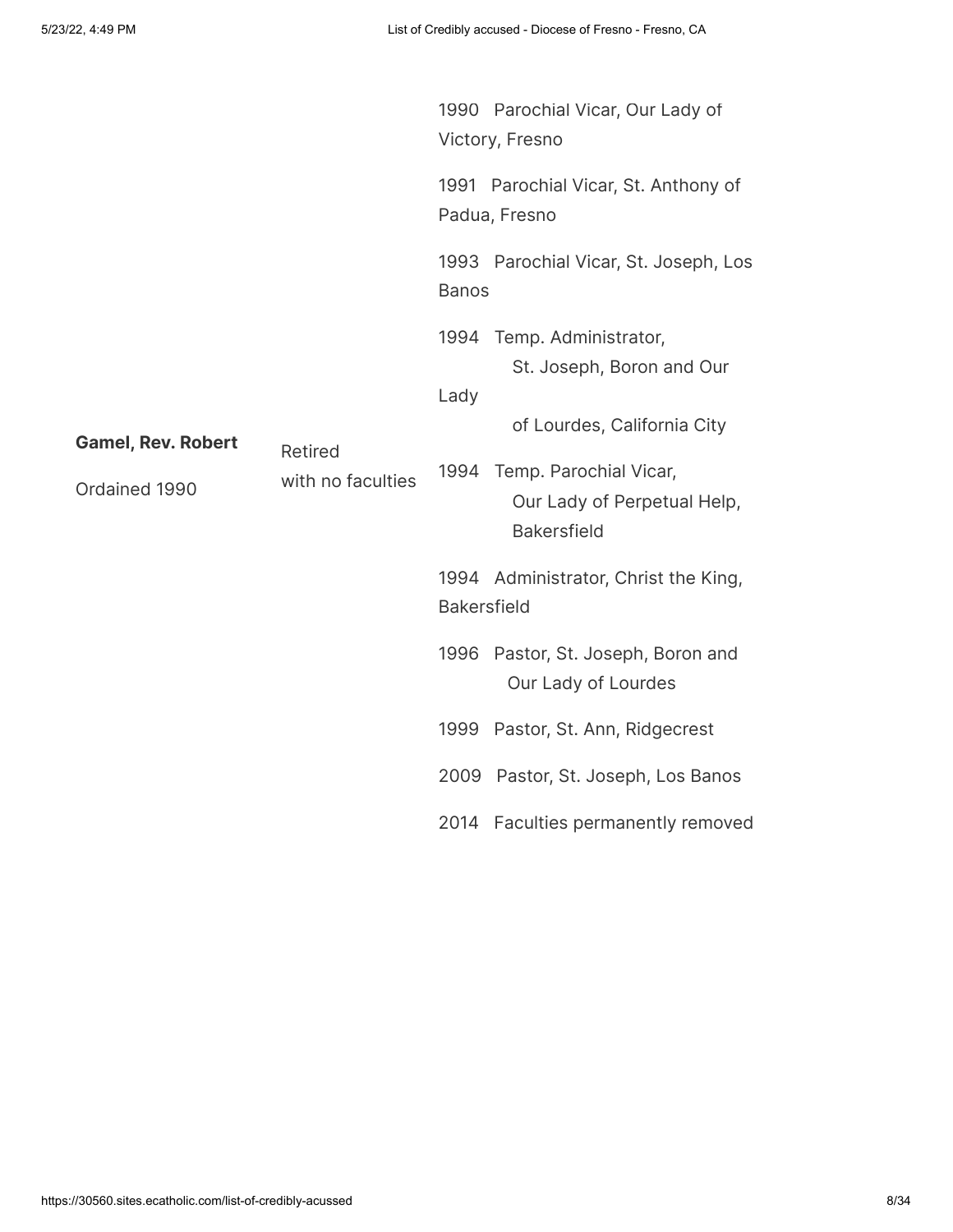|                                                                       |                  |             | 1935 Associate, St. Mary, Visalia                                             |
|-----------------------------------------------------------------------|------------------|-------------|-------------------------------------------------------------------------------|
|                                                                       |                  | Watsonville | 1936 Second Assistant, St. Patrick,                                           |
| Gaynor, Rev. John J.<br>Ordained 1935 for the<br>Diocese of Monterey- | Deceased<br>1953 |             | 1938 Leave from ministry due to<br>medical illness                            |
| Fresno                                                                |                  |             | 1940 Faculties revoked                                                        |
|                                                                       |                  |             | 1941 Left the Diocese of Fresno<br>without permission,<br>whereabouts unknown |
|                                                                       |                  |             | 1940 Army Chaplain                                                            |
|                                                                       |                  |             | 1940 Sacred Heart, Lindsay                                                    |
|                                                                       |                  |             | 1946 St. Francis of Assisi, Bakersfield                                       |
| <b>Haskins, Rev. Edward</b>                                           |                  |             | 1947 San Juan Bautista                                                        |
| Ordained 1933,<br>Diocese of Monterey-                                | Deceased<br>1981 | Grove       | 1950 Assistant, St. Angela, Pacific                                           |
| Fresno                                                                |                  |             | 1965 Assistant, St. Lucy, Fowler                                              |
|                                                                       |                  | 1974        | Retired, living at Nazareth House                                             |
|                                                                       |                  |             | Also listed on the                                                            |

 [Diocese of Monterey](https://www.bishop-accountability.org/diocesan_lists/Monterey/2019_01_02_Monterey_Credible_Allegations.pdf#page=4)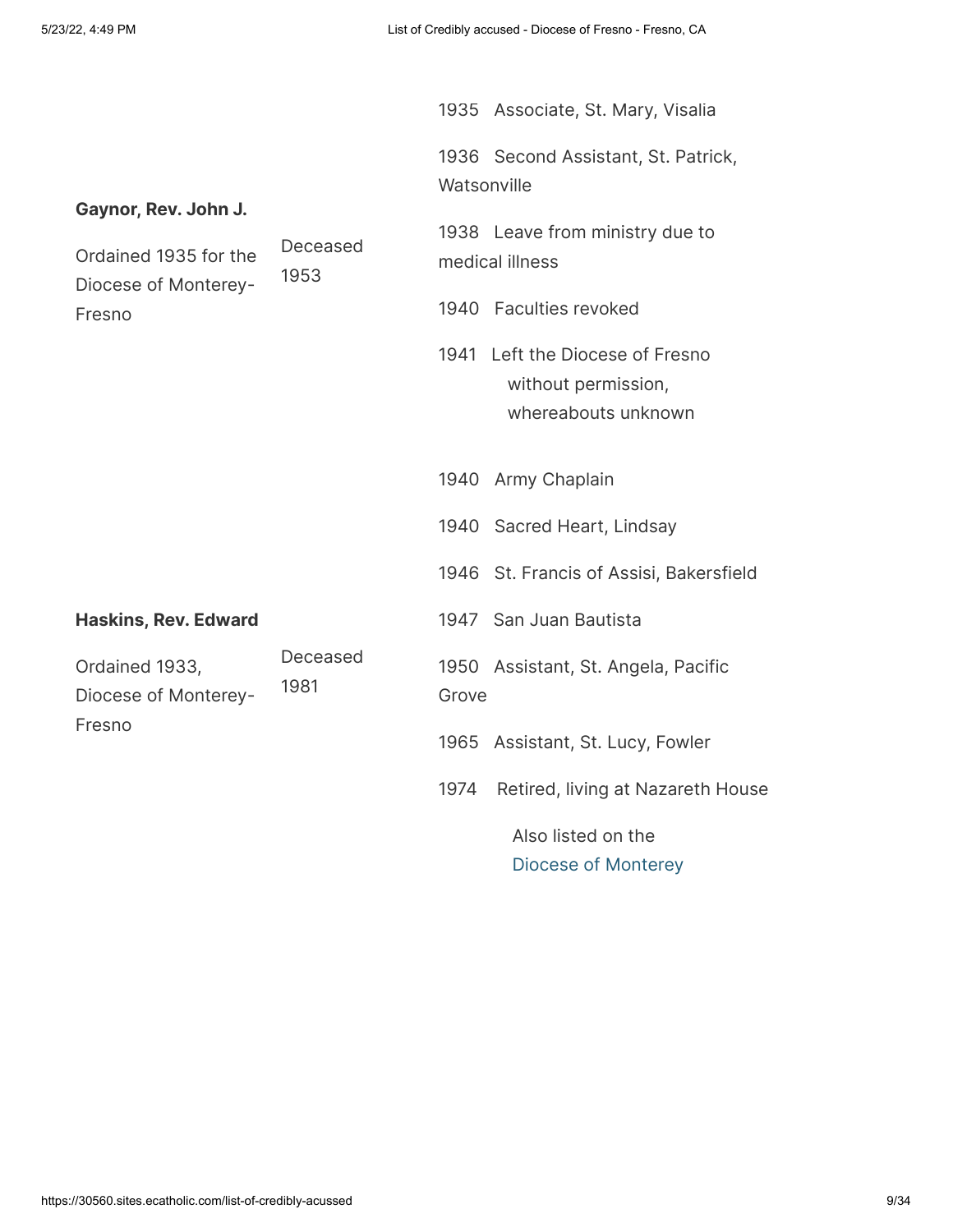| Harrison, Rev. Msgr.<br>Craig F.<br>Ordained 1987,<br>Diocese of Fresno | Voluntary<br>Laicization<br>March 2021 | Mercy,<br>Merced<br>1989<br><b>Bakersfield</b><br>1991<br>1992<br>1999<br>2012 | 1987 Parochial Vicar, Our Lady of<br>St. Patrick, Sacred Heart,<br>Parochial Vicar, St. Francis,<br>Administrator, St. Francis, Mojave<br>Pastor, St. Joseph, Firebaugh<br>Pastor, St. Francis, Bakersfield<br>Temporary Administrator, |
|-------------------------------------------------------------------------|----------------------------------------|--------------------------------------------------------------------------------|-----------------------------------------------------------------------------------------------------------------------------------------------------------------------------------------------------------------------------------------|
|                                                                         |                                        | Mission,<br>2019                                                               | Our Lady of the Snows<br><b>Frazier Park</b><br>Placed on Administrative Leave                                                                                                                                                          |
|                                                                         |                                        |                                                                                | Dispensation from Clerical to<br>Lay State granted March 2021                                                                                                                                                                           |
| Herdegen, Rev. Msgr.<br><b>Anthony</b><br>Ordained 1946,                | Deceased<br>2009                       | Guadalupe,                                                                     | 1946 Assistant, Our Lady of<br><b>Bakersfield</b>                                                                                                                                                                                       |
| Diocese of Monterey-<br>Fresno                                          |                                        |                                                                                | 1947 Vic. Sub., Our Lady of Guadalupe,<br><b>Bakersfield</b>                                                                                                                                                                            |
|                                                                         |                                        | 1948                                                                           | Assistant, Sacred Heart                                                                                                                                                                                                                 |
|                                                                         |                                        | 1949                                                                           | Moderator of Studies and<br>Prefect of Discipline at<br>Ryan Preparatory College and<br>Jr. Seminary. Fresno                                                                                                                            |
|                                                                         |                                        |                                                                                | 1952 Assistant, St. Patrick, Watsonville                                                                                                                                                                                                |
|                                                                         |                                        |                                                                                | 1953 Vicarius Substitutus, St. Anne's,<br>Porterville                                                                                                                                                                                   |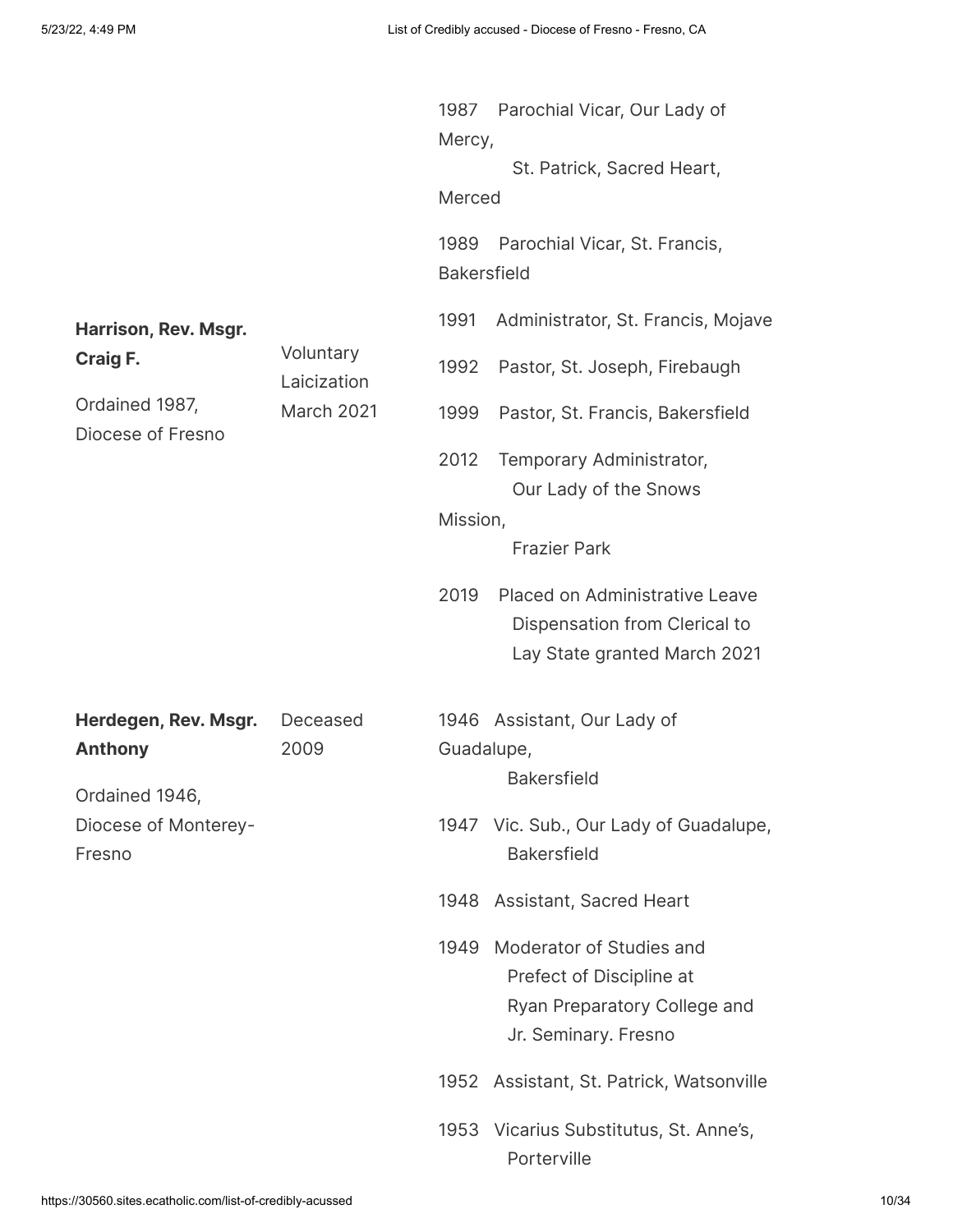|                                  |          | 1954           | Director of the                                               |  |
|----------------------------------|----------|----------------|---------------------------------------------------------------|--|
|                                  |          |                | Mission of Holy Angels,                                       |  |
|                                  |          |                | Santa Margarita, CA and                                       |  |
|                                  |          |                | Assistant at St. William's Church                             |  |
|                                  |          | in             |                                                               |  |
|                                  |          |                | Atascadero, CA;                                               |  |
|                                  |          |                | Chaplain, Atascadero State                                    |  |
|                                  |          | Hospital       |                                                               |  |
|                                  |          |                | 1959 Pastor, St. John, Wasco                                  |  |
|                                  |          |                | 1977 Pastor, Holy Rosary, Hilmar                              |  |
|                                  |          |                | 1978 Pastor, Our Lady of Lourdes,<br>Corcoran                 |  |
|                                  |          | 1980           | Pastor, St. Anne's, Porterville                               |  |
|                                  |          |                | 1982 Pastor, St. Mary, Taft                                   |  |
|                                  |          | <b>Heights</b> | 1985 Pastor of St. Jude's, Wofford                            |  |
|                                  |          | 1995           | <b>Retired from Active Ministry</b><br>and moved out of state |  |
|                                  |          | Assisi,        | 1937 Associate Pastor, St. Francis of                         |  |
| Mangan, Rev. Msgr.<br>Michael J. |          |                | <b>Bakersfield</b>                                            |  |
|                                  | Deceased |                | 1942 Administrator, St. Malachy,                              |  |
| Ordained 1937,                   | 1985     | Tehachapi      |                                                               |  |
| Diocese of Monterey-             |          |                |                                                               |  |
| Fresno                           |          |                | 1946 Pastor, St. Mary, Sanger                                 |  |
|                                  |          |                | 1954 Left the Diocese of Fresno area                          |  |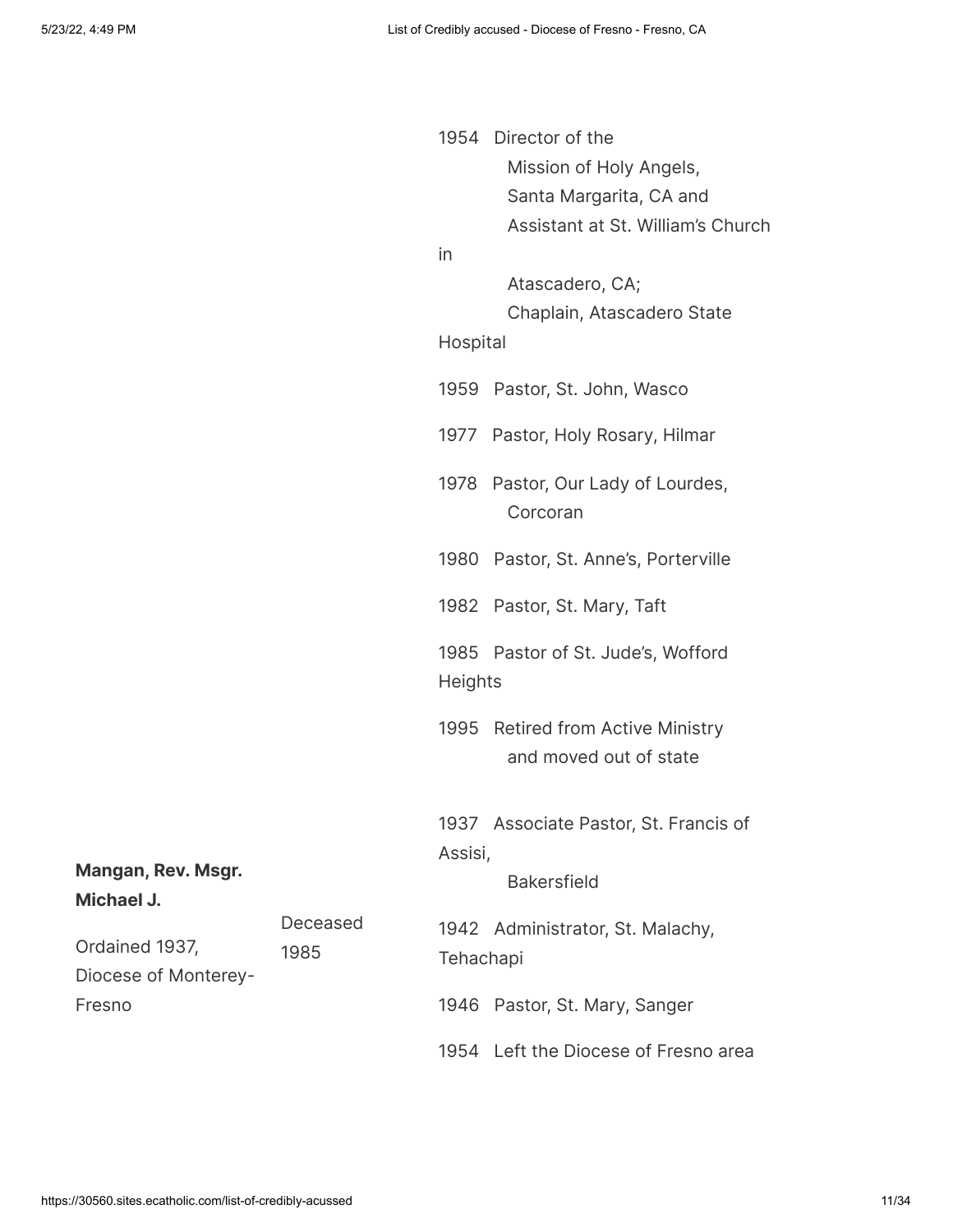1958 Associate Pastor, St. Anthony, Atwater and Immaculate Conception, Buhach 1963 Associate Pastor, St. Peter Prince of Apostle, Lemoore St. Joseph, Stratford and St. Rose, Tachi Indian Reservation On the List for the  [Diocese of Monterey](https://www.bishop-accountability.org/diocesan_lists/Monterey/2019_01_02_Monterey_Credible_Allegations.pdf#page=4)

**McDonald, Rev. Michael**

Ordained 1941 in Ireland, Incardinated 1958 for the Diocese of Monterey-Fresno Deceased 1971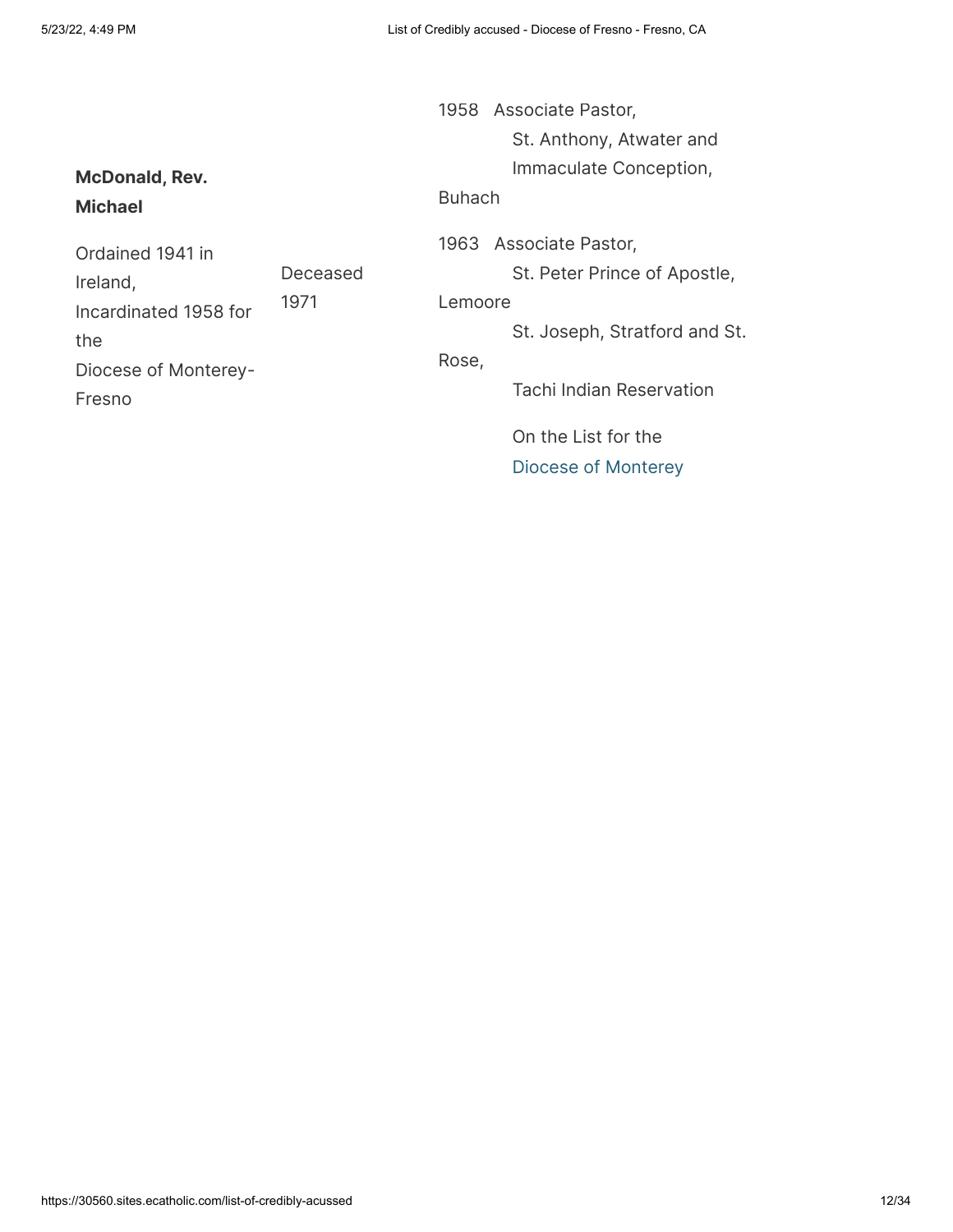|                                                                  |          | Angeles,                                                               | 1907 St. Vibiana's Cathedral, Los<br>Assistant |
|------------------------------------------------------------------|----------|------------------------------------------------------------------------|------------------------------------------------|
|                                                                  |          | 1907 St. Patrick's, Los Angeles,<br><b>Assistant Pastor</b>            |                                                |
|                                                                  |          | 1908 Rector of Missions in Florence<br>and Downey                      |                                                |
|                                                                  |          | 1909 Rector of St. Thomas, Arlington,<br>and Chaplain of Sherman Inst. |                                                |
| <b>McGrath, Rev. Msgr.</b><br>Patrick J.                         | Deceased | 1912<br>San Pedro                                                      | Pastor, Our Lady Star of the Sea,              |
| Ordained 1906,<br>1943<br>Diocese of Monterey<br>and Los Angeles |          | 1918<br>San Diego                                                      | Pastor, Our Lady of the Angels,                |
|                                                                  |          | 1921                                                                   | Pastor, St. John's, Fresno                     |
|                                                                  |          | 1924                                                                   | Pastor, St. Patrick's, Watsonville             |
|                                                                  |          | 1927<br>Cruz                                                           | Rector, Holy Cross Church, Santa               |
|                                                                  |          | 1933<br>Fresno                                                         | Rector, St John's Cathedral,                   |
|                                                                  |          | 1937                                                                   | Pastor, St. Mary's, Delano                     |

1940 Pastor, St. Joseph, Bakersfield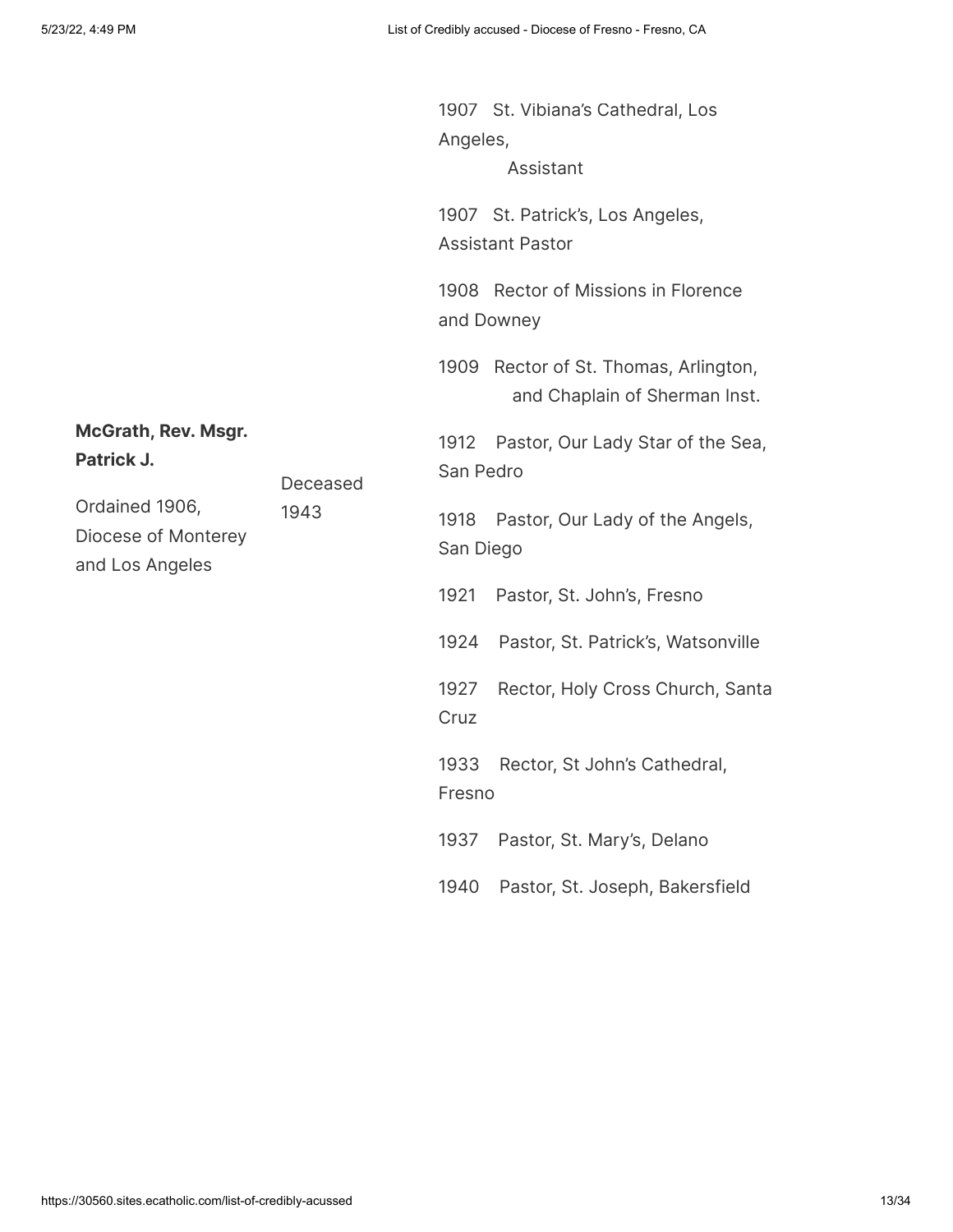|                                               |                  |                  | 1928 St. Therese, Fresno                                     |
|-----------------------------------------------|------------------|------------------|--------------------------------------------------------------|
|                                               |                  |                  | 1930 San Carlos, Monterey                                    |
| <b>Merola, Rev. Paschal</b>                   | Deceased         |                  | 1931 St. Malachy, Tehachapi                                  |
| Ordained 1928 for the<br>Diocese of Monterey  | 1977             |                  | 1932 Dos Palos, Civil Conservation<br>Camp Chaplain          |
|                                               |                  |                  | 1934 Faculties Suspended, left the<br>Diocese of Fresno      |
|                                               |                  | Visalia          | 1972 Associate Pastor, Holy Family,                          |
|                                               |                  | 1975             | Assistant Pastor, Immaculate<br>Heart of Mary, Hanford       |
| Nacauili, Rev. John                           |                  | 1977             | Associate Pastor, Our Lady of<br>Perpetual Help, Clovis      |
| <b>Naldoza</b><br>Ordained 1961 for the       |                  | 1979<br>Reedley  | Associate, St. Anthony of Padua,                             |
| Archdiocese of Jaro,<br>Philippines,          | Deceased<br>1998 | 1986<br>Woodlake | Pastor, St. Francis of Cabrini,                              |
| Incardinated to the<br>Diocese of Fresno 1976 |                  | 1990             | Leave of Absence for illness                                 |
|                                               |                  | 1991             | Vicarius Substitutus, St Jude,<br><b>Earlimart and Huron</b> |
|                                               |                  | 1991<br>returned | Left the Diocese of Fresno and                               |
|                                               |                  | health           | to Philippines due to poor                                   |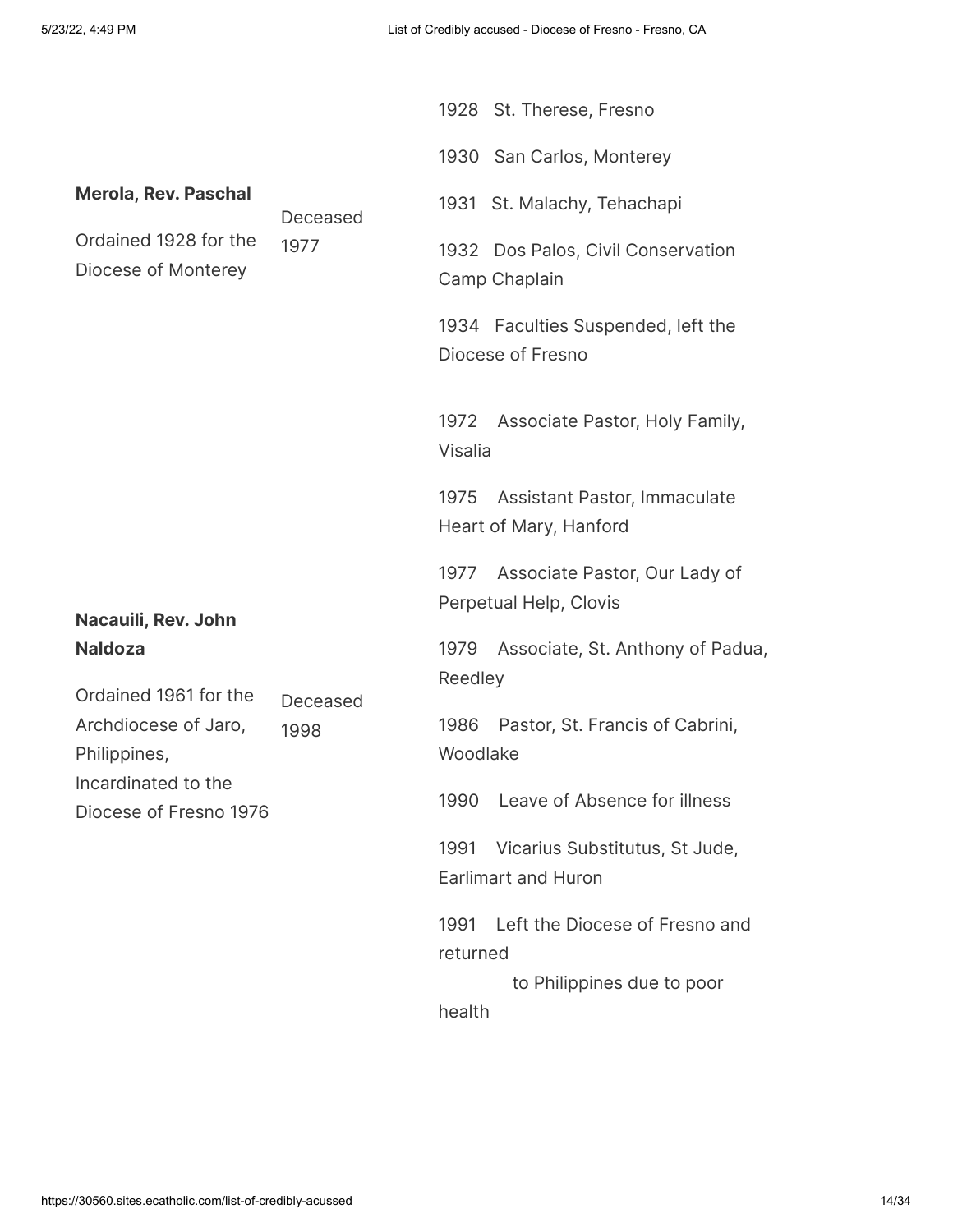1957 Assistant, St. Barbara Mission, Randsburg

1961 Assistant, St. Aloysius and St. Rita, Tulare

1967 Pastor, Sacred Heart, Merced

1971 Associate Pastor, St. Patrick/Our Lady of Mercy, Merced

1973 Associate Pastor, Sacred Heart, Merced

- 1978 Pastoral Team, Associate Pastor, St. Patrick/Our Lady of Mercy and Sacred Heart, Merced
- 1981 Pastor, Holy Ghost, Gustine

## **Pacheco, Rev. Msgr. Joseph**

| –––––––               |          |
|-----------------------|----------|
|                       | Deceased |
| Ordained 1957 for the | 1992     |
| Diocese of Monterey   |          |
| Fresno                |          |
|                       |          |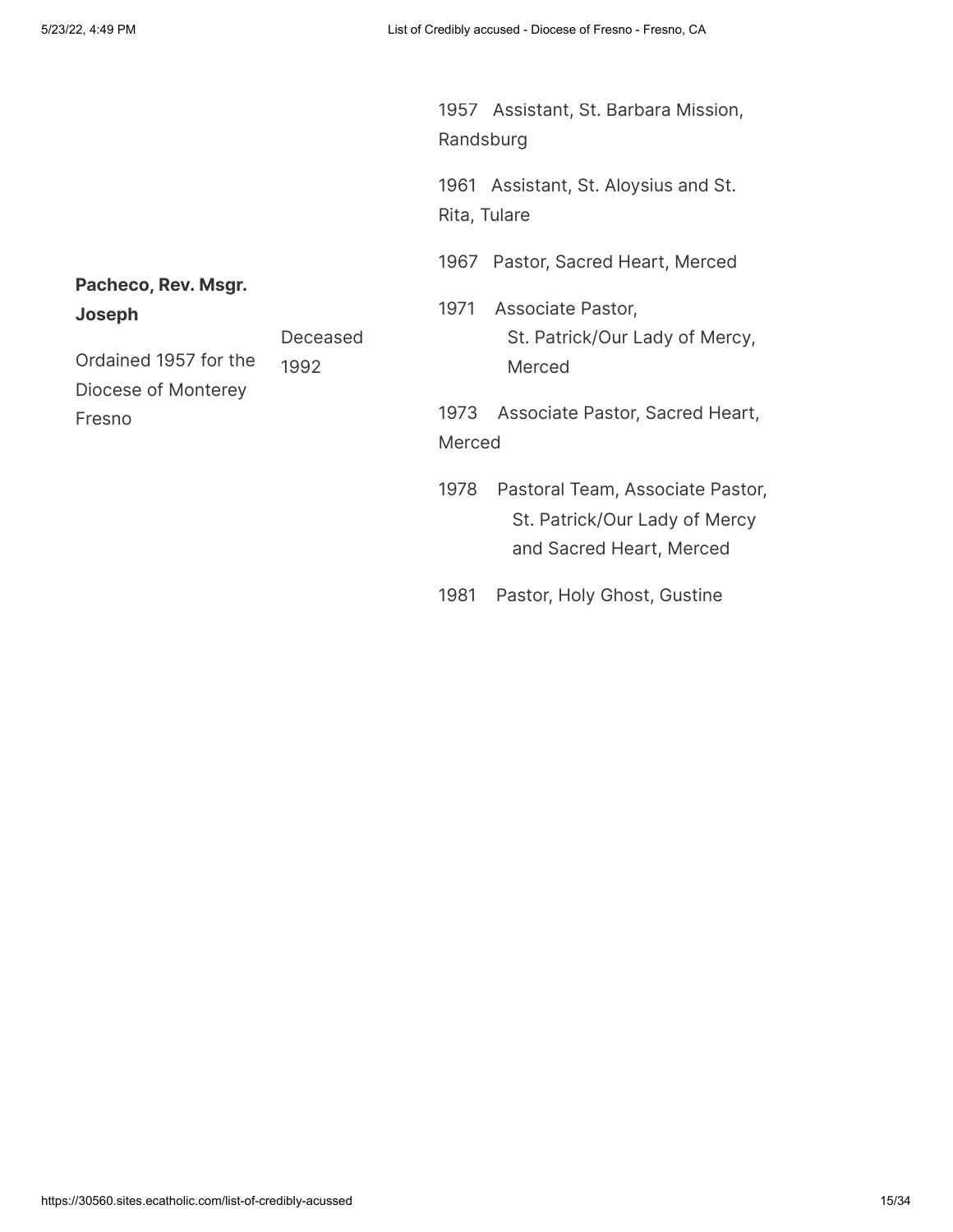|                                                                                                                              | 1986<br><b>Boron</b> | Parochial Vicar, Mojave and                                                                     |
|------------------------------------------------------------------------------------------------------------------------------|----------------------|-------------------------------------------------------------------------------------------------|
|                                                                                                                              | 1990                 | Pastor, St Francis, Mojave                                                                      |
|                                                                                                                              | 1991                 | Parochial Vicar, St. Francis of<br>Assisi, Bakersfield                                          |
|                                                                                                                              | 1992                 | Parochial Vicar, Our Lady of<br>Mercy/St. Patrick's, Merced                                     |
| <b>Purcell, Rev. Thomas</b>                                                                                                  |                      | 1993 Temporary Parochial Vicar, St.<br>Joseph, Los Banos                                        |
| <b>Ordained Marianists,</b><br>Unknown,<br>Province of St. Louis<br>Suspended from<br>1959,<br>ministry 1996<br>Incardinated |                      | 1993 Temporary Parochial Vicar, St.<br>John's Cathedral, Fresno                                 |
|                                                                                                                              | Planada              | 1993 Administrator, Sacred Heart,                                                               |
| Diocese of Fresno 1990                                                                                                       |                      | 1996 Left Diocese without notice,<br>faculties revoked                                          |
|                                                                                                                              | sexual               | 2003 Charged and Convicted of minor                                                             |
|                                                                                                                              | diocese              | abuse occurring in another                                                                      |
|                                                                                                                              |                      | Also on list for the<br>Diocese of Stockton,<br>Diocese of Tucson and<br>Marianist US Province. |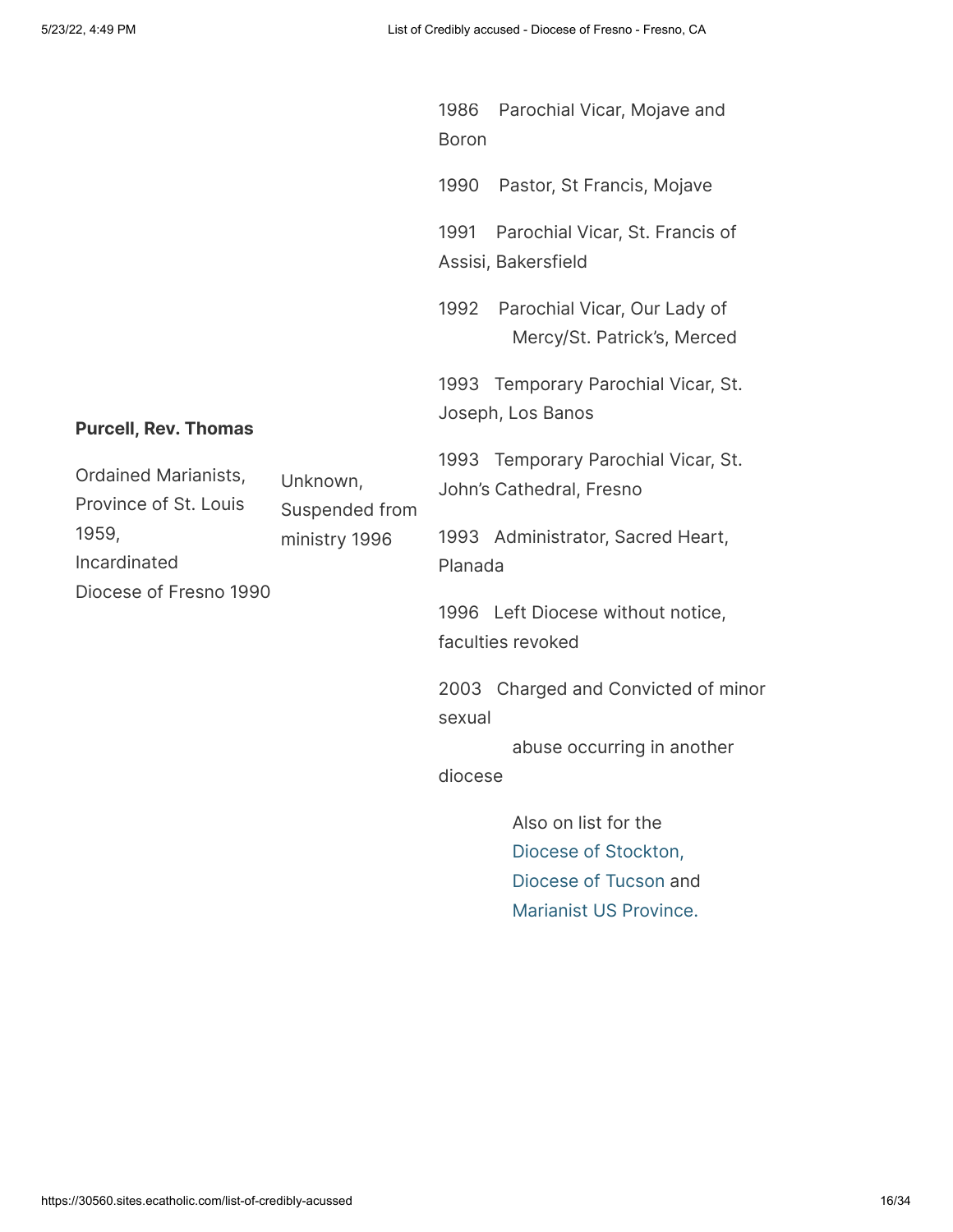| <b>Swearingen, Rev. Eric</b><br>V.<br>Deceased<br>2020<br>Ordained 1987 for the<br>Diocese of Fresno | Guadalupe,       | 1987 Parochial Vicar, Our Lady of<br><b>Bakersfield</b>                        |
|------------------------------------------------------------------------------------------------------|------------------|--------------------------------------------------------------------------------|
|                                                                                                      |                  | 1989 Parochial Vicar, Our Lady of<br>Victory, Fresno                           |
|                                                                                                      | Atwater          | 1990 Administrator, St. Anthony,                                               |
|                                                                                                      | Fresno           | 1990 Administrator, St. Alphonsus,                                             |
|                                                                                                      | Alphonsus)       | 1992 Administrator, St. Jude, Easton<br>(along with duties at St.              |
|                                                                                                      | 1992             | Pastor, St. Helen, Fresno                                                      |
|                                                                                                      | 1999             | Pastor, St. Peter's, Lemoore                                                   |
|                                                                                                      | 2002             | Pastor, Holy Spirit, Fresno                                                    |
|                                                                                                      | 2014<br>Visalia: | Pastor, the Catholic Churches of                                               |
|                                                                                                      |                  | St. Mary, Holy Family, St.<br>Thomas the Apostle,<br>and St. Charles Borromeo) |
|                                                                                                      | 2018             | Leave of Absence - medical                                                     |
|                                                                                                      | 2019             | <b>Administrative Leave</b>                                                    |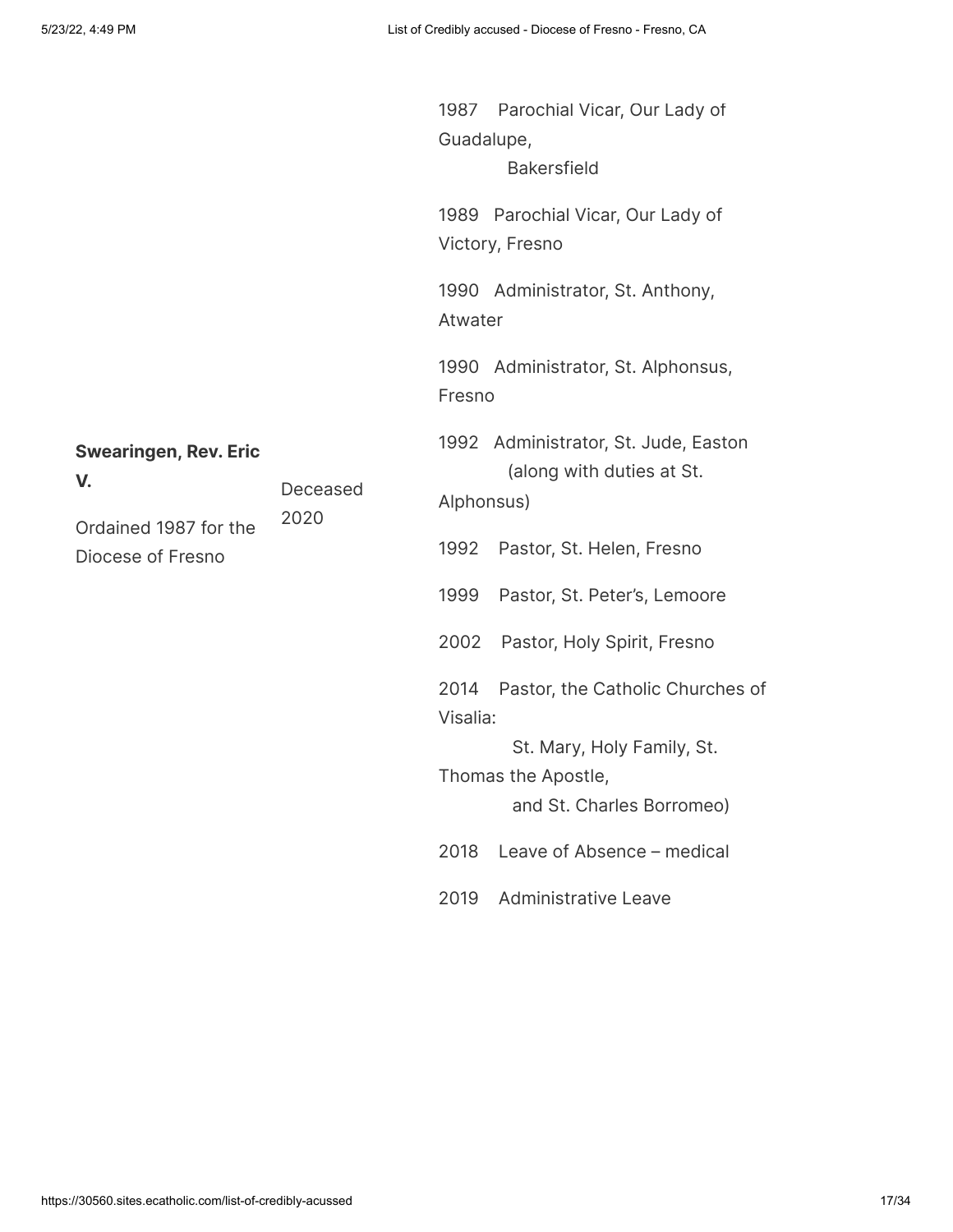| <b>Tambourin, Rev.</b><br><b>Sauveur</b>                                                         |                                                       | 1971                       | Assistant Pastor, St. John's<br>Cathedral, Fresno      |
|--------------------------------------------------------------------------------------------------|-------------------------------------------------------|----------------------------|--------------------------------------------------------|
| Ordained 1968<br>Diocese of Tarbes-                                                              | Deceased<br>1994                                      | 1973                       | Assistant Pastor, Immaculate<br>Heart of Mary, Hanford |
| Lourdes, France.                                                                                 |                                                       | 1973                       | Leave of Absence                                       |
| Incardinated to the<br>Diocese of Fresno 1971                                                    |                                                       | 1974                       | Left the Diocese to serve as US<br>Naval Chaplain      |
|                                                                                                  |                                                       | 1985<br>Cathedral          | Parochial Vicar, St. John's                            |
|                                                                                                  |                                                       | 1990                       | Parochial Vicar, St. Ann,<br>Riverdale and             |
| <b>Vega Sanchez, Rev.</b><br><b>Jose Luis</b>                                                    | Living in Mexico,                                     |                            | St. Peter Prince<br>of Apostles, Lemoore               |
| Ordained 1954,<br>Diocese of Tulancingo,<br>Mexico.<br>Incardinated to<br>Diocese of Fresno 1990 | presumably<br>alive.<br><b>Faculties</b><br>suspended | 1991<br><b>Bakersfield</b> | Parochial Vicar, St. Joseph,                           |
|                                                                                                  |                                                       | 1992                       | Parochial Vicar, St. Anthony of<br>Padua, Reedley      |
|                                                                                                  |                                                       | 1993                       | Administrator, Our Lady of<br>Guadalupe, Mendota       |
|                                                                                                  |                                                       | 1996                       | Pastor, St. Mary, Cutler                               |
|                                                                                                  |                                                       | 2004                       | Retired, moved to Mexico                               |

# **Extern Priests incardinated for other Diocese's with credible allegation of sexual abuse of a minor while serving in the Diocese of Fresno.**

**Name**

**Current Status**

**Assignments in the Diocese of Fresno**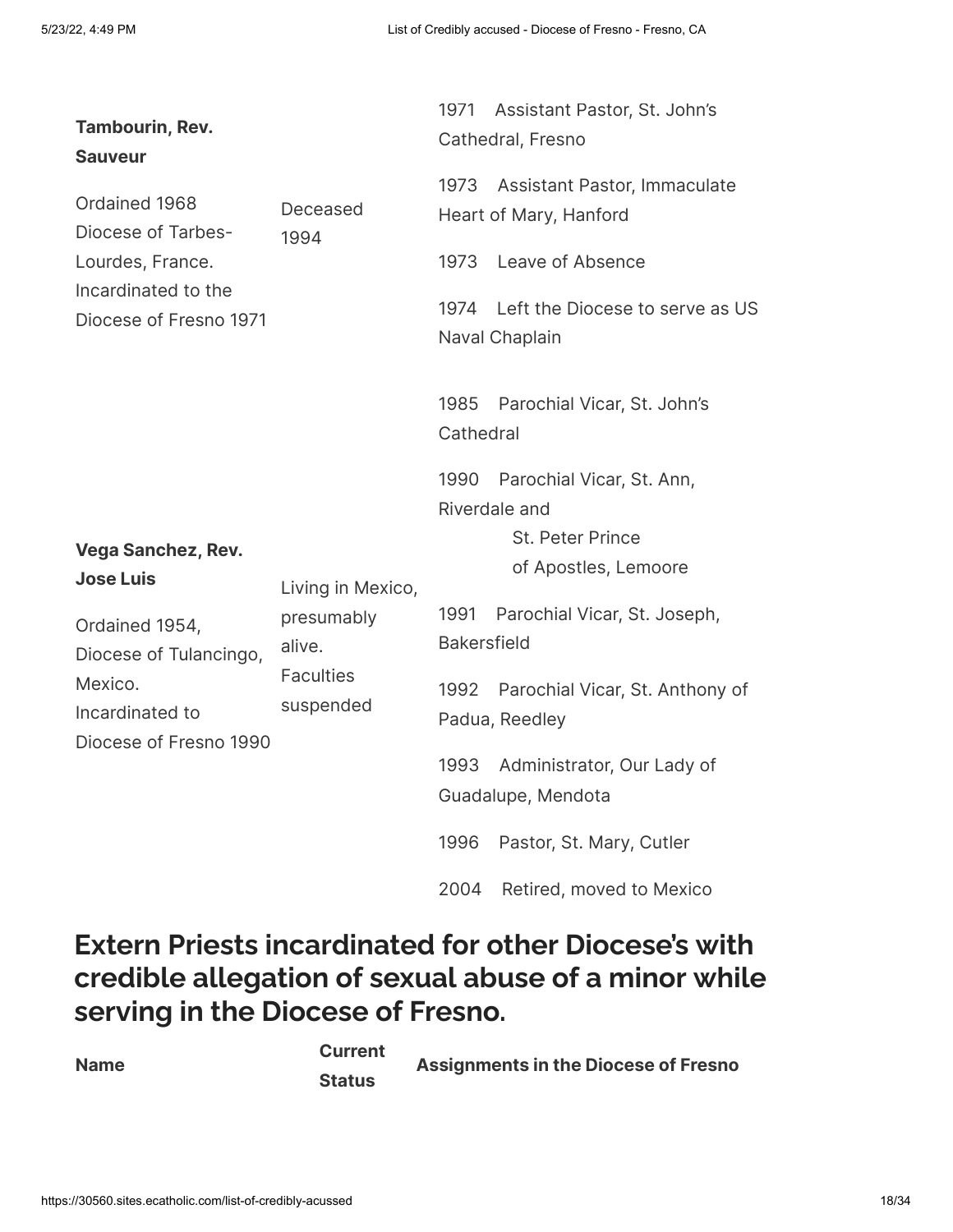|                                                                              |                                      | 1964 Supply Priest, St. Catherine of<br>Siena, Dinuba                                              |
|------------------------------------------------------------------------------|--------------------------------------|----------------------------------------------------------------------------------------------------|
| Allison, Rev. William,<br>Ordained 1948 for the<br>Diocese of Alexandria, LA | Deceased<br>1967                     | 1966-1967 Parochial Vicar, Sacred Heart,<br>Fresno                                                 |
|                                                                              |                                      | Also listed in<br>Diocese of Monterey,<br>Diocese of Alexandria and<br>Archdiocese of Gallup, NM   |
| Ceniza, Rev. Hermy Dave O.,                                                  |                                      | 1992 Parochial Vicar, Our Lady of Victory,<br>Fresno                                               |
| Ordained 1977 for the<br>Archdiocese of Davao,<br>Philippines                | Unknown                              | 1992-1993 Parochial Vicar, St. Francis of<br>Assisi,<br><b>Bakersfield</b>                         |
|                                                                              |                                      | 2000 Parochial Vicar, St. John's Cathedral                                                         |
| <b>Gomez Forunda, Rev. Jorge</b><br>de Jesus<br>Ordained 1990 for the        | Unknown,<br>returned to<br>Guatemala | Parochial Vicar, Our Lady of<br>2001<br>Perpetual Help, Clovis<br>2003 Parochial Vicar, St. John's |
| Archdiocese of Guatemala                                                     | 2004                                 | Cathedral<br>2003<br>Administrator, Sacred Heart,<br>Planada                                       |
| Gomez, Rev. Ramon,<br>Ordained 1973 for the                                  |                                      | 1980 Associate Pastor, Holy Ghost Parish,<br>Gustine                                               |
| Archdiocese of Tapachula,                                                    | Unknown                              | 1981<br>Associate Pastor, Pastoral Team                                                            |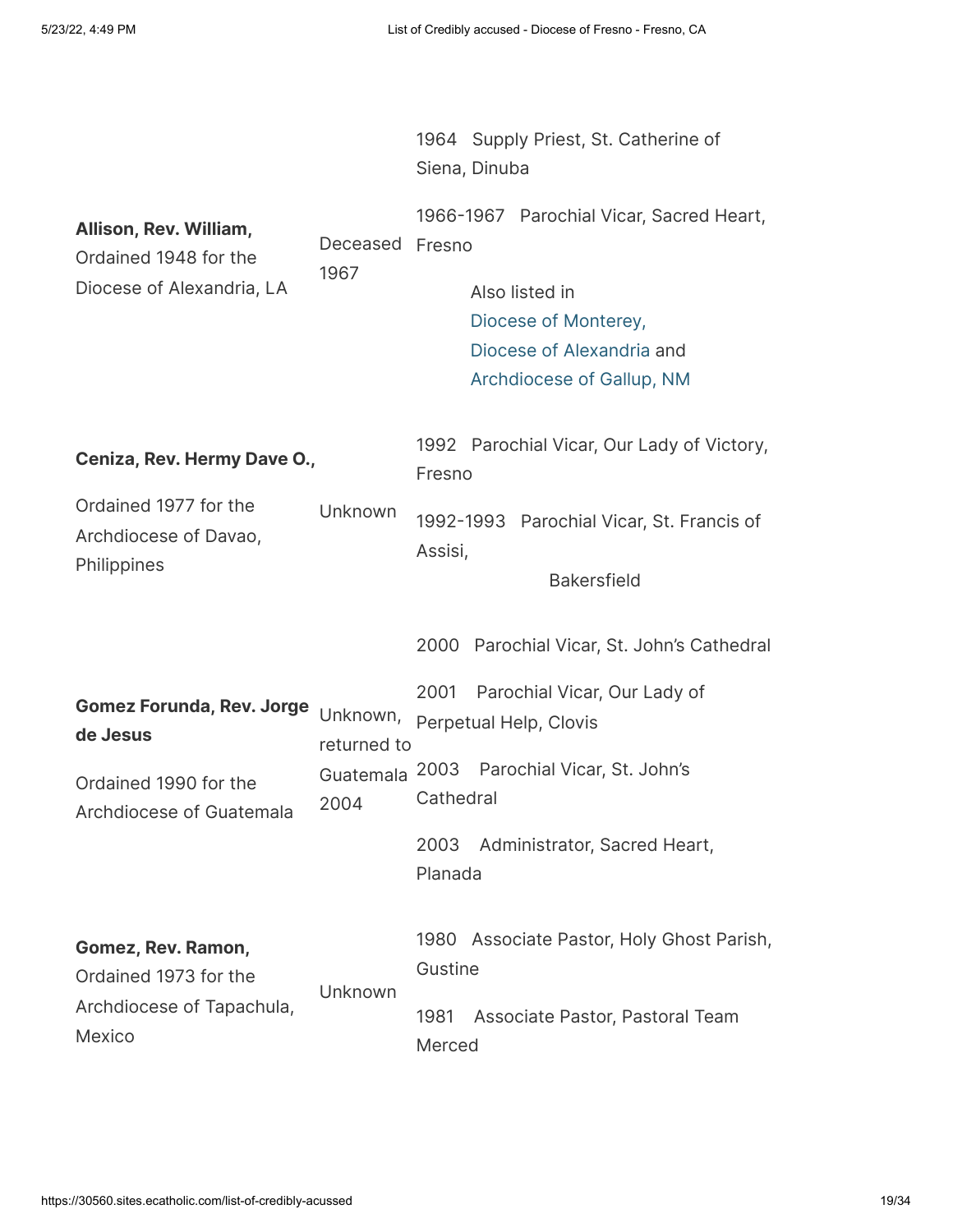| <b>LaBarrera Villarreal, Rev.</b>                  |                  |                                                              |
|----------------------------------------------------|------------------|--------------------------------------------------------------|
| <b>Ronald</b>                                      | Unknown          | 2004 One-month Summer supply                                 |
| Ordained 1986 for the<br>Diocese of Trujillo, Peru |                  | 2007 Weekend Retreats                                        |
| <b>McCarthy, Rev. Kevin</b>                        |                  | 1966-1968 Parochial Vicar,                                   |
| Ordained 1948 for the<br>Diocese of St. John,      | Deceased         | Our Lady of Victory,                                         |
| Brunswick,<br>Canada                               | 1992             | Fresno<br>Left Diocese Jan. 1968                             |
| <b>Nicholson, Rev. Walter</b>                      |                  | 1944 Arrived in Diocese of Fresno and<br>accepted for        |
| Ordained 1926, for the<br>Diocese of Ossory, of    |                  | Ministry. Supply Priest, St. John,<br>Wasco                  |
| Kilkenny, Ireland<br>Incardinated and accepted     | Deceased<br>1947 | 1944 Assistant, St. Francis of Assisi,<br><b>Bakersfield</b> |
| for<br>ministry in 1926 for the                    |                  | 1944 Supply Priest, St. Mary, Delano                         |
| Diocese of Cheyenne                                |                  | 1946<br>Santa Cruz                                           |
|                                                    |                  | 1947<br>St. Patrick, Watsonville                             |

**Clergy belonging to a Religious Order with credible allegations of sexual abuse of a minor while serving in the Diocese of Fresno. Please consult the religious institute for further information on the current status of these religious priests.**

| <b>Current</b> | <b>Assignments in the Diocese of Fresno</b> |
|----------------|---------------------------------------------|
| <b>Status</b>  |                                             |

**Name**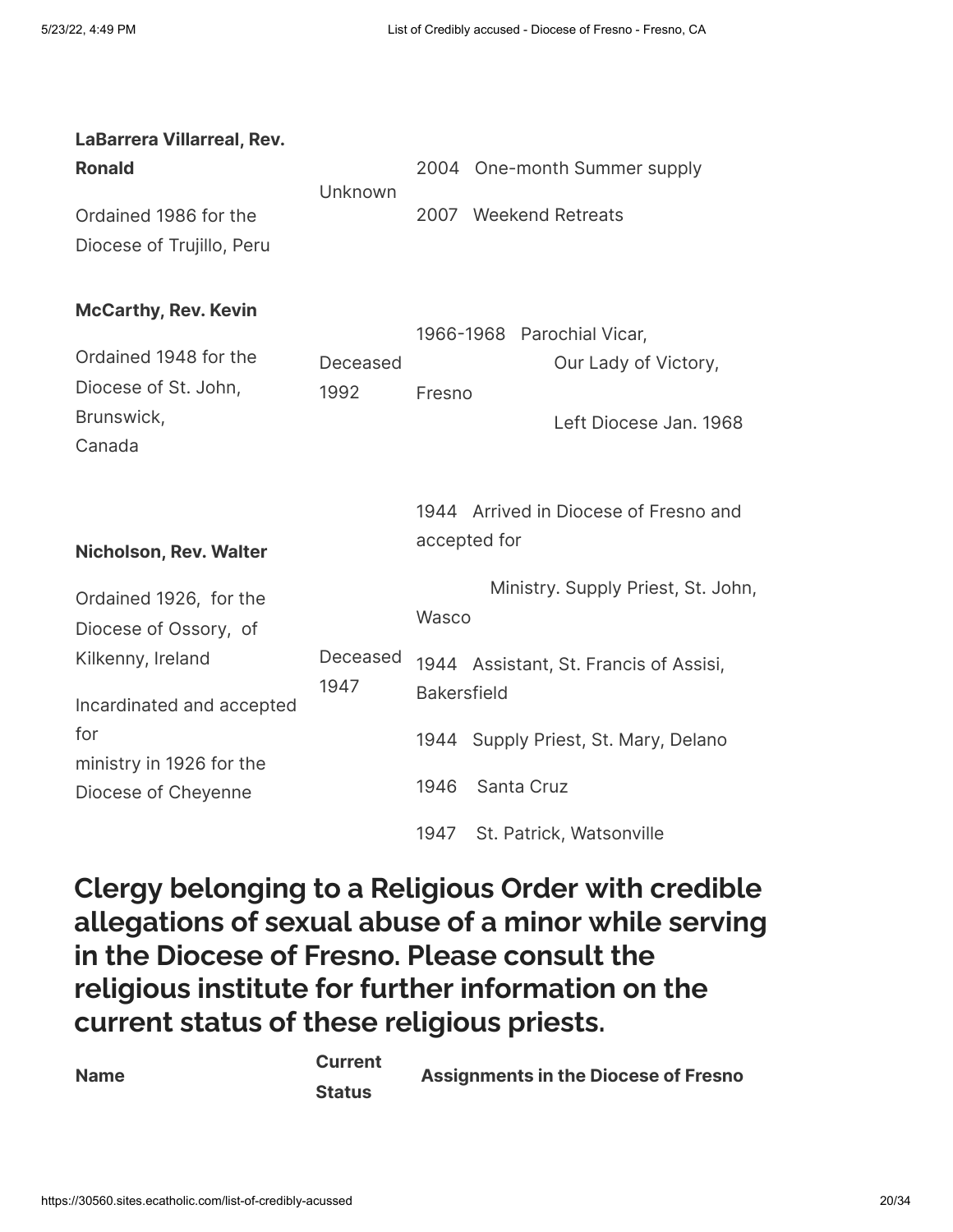| Bradley, Rev John "Jack",<br>S.J.<br>Ordained 1954 for the<br>Society of Jesus                        | Unknown                         | 1962-1964 Associate Pastor<br>St. Agnes Mission, Pinedale                                                                                 |
|-------------------------------------------------------------------------------------------------------|---------------------------------|-------------------------------------------------------------------------------------------------------------------------------------------|
| <b>Calonge, Brother Felix,</b><br><b>OFM</b><br>Franciscan Friars,<br>Santa Barbara Province          | Unknown                         | 1965-1996 St. Anthony Retreat Center,<br><b>Three Rivers</b><br>On list for<br>Santa Barbara Province OFM                                 |
| Darmaddy, Rev. Francis X.,<br>C.Ss.R.<br>Redemptorist Order                                           | Deceased<br>1955                | 1936-1938 Associate Pastor,<br>St. Alphonsus, Fresno                                                                                      |
| <b>Morelos, Rev. Mr. Jose</b><br><b>Transitional Deacon from</b><br>Mexico                            | Unknown,<br>living in<br>Mexico | None<br>Visiting friends in Fresno                                                                                                        |
| <b>Slane, Rev. Anthony,</b><br>C.Ss.R.<br>Redemptorist Order                                          | Deceased<br>2010                | 1954-1957 St. Alphonsus, Fresno,<br><b>Associate Pastor</b><br>On list for<br>Diocese of Oakland and the<br><b>Archdiocese of Seattle</b> |
| Solvyns, Rev. Bernardine,<br><b>OSB</b><br>Benedictine Order,<br>Ordained in Belgium,<br>date unknown | Unknown                         | 1969-1985 Pastor,<br>Our Lady of Lourdes,<br>California City                                                                              |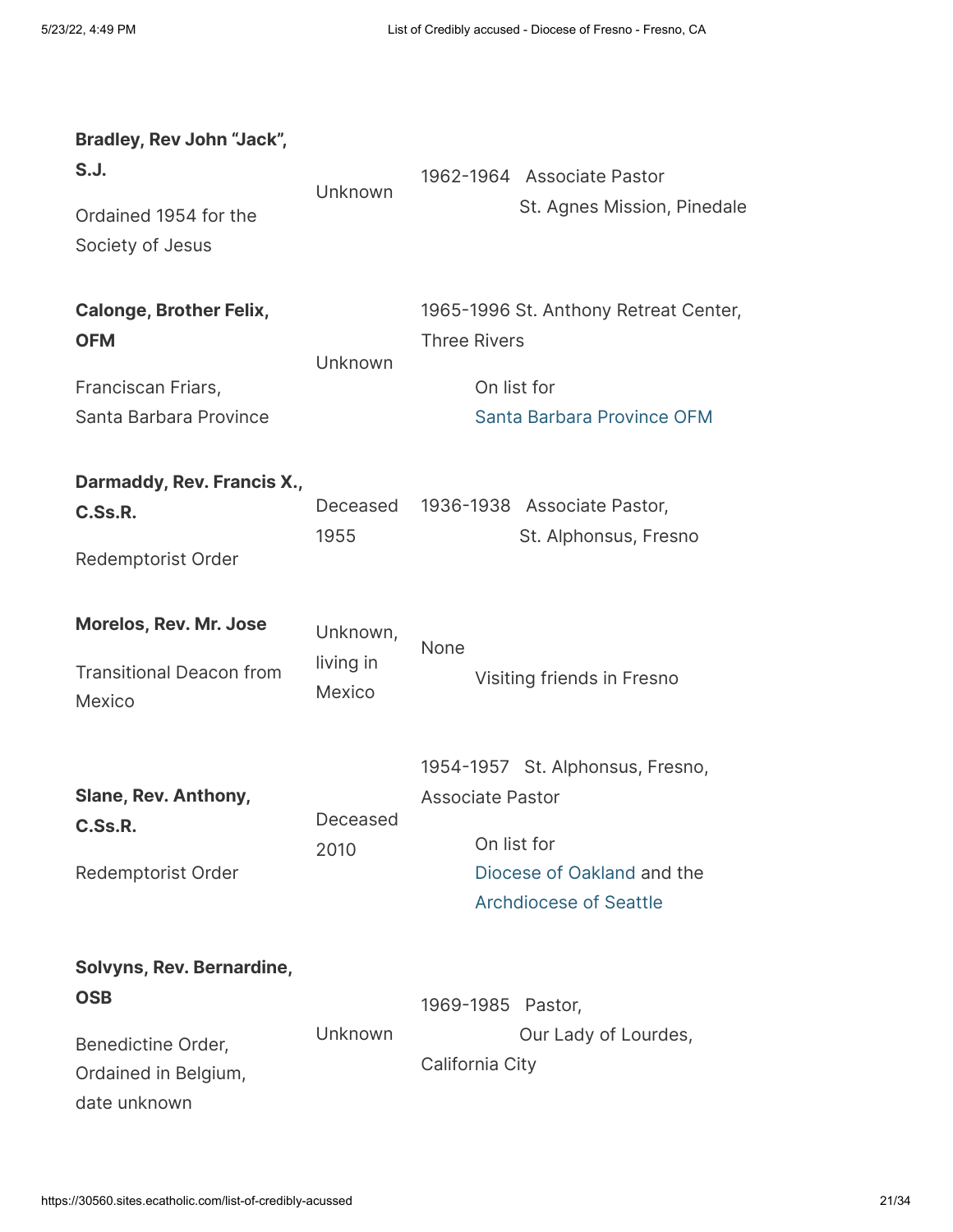Diocese of Fresno was notified later of allegations of minor abuse against these priests that occurred elsewhere, and they are listed on other sources.

| <b>Name</b>                                                                          | <b>Current</b><br><b>Status</b> | <b>Assignments in the Diocese of Fresno</b>                                                                           |
|--------------------------------------------------------------------------------------|---------------------------------|-----------------------------------------------------------------------------------------------------------------------|
|                                                                                      |                                 | 1971-1972 St. Anthony Retreat Center,<br><b>Three Rivers</b>                                                          |
| <b>Cabot, Bro. Samuel, OFM</b><br><b>Franciscan Friars</b><br>Santa Barbara Province | Deceased<br>2019                | On List for the<br>Santa Barbara Province Franciscan<br><b>Friars</b><br>and the Archdiocese of Los<br><b>Angeles</b> |
|                                                                                      |                                 | 1992-1997 Saint Agnes Hospital<br>Chaplain                                                                            |
|                                                                                      |                                 | 1998 Valley Children's Hospital, Fresno,<br>Chaplain                                                                  |
| <b>Cairns, Rev James,</b><br><b>Vincentian, CM</b>                                   | Unknown                         | 1998-2001 In residence Our Lady of Mt.<br>Carmel, Fresno                                                              |
| Ordained to the<br>Vincentian Order 1969                                             |                                 | 2001 Left Diocese of Fresno<br>On List for the<br>Diocese of Stockton,<br>Vincentians Western Province, and<br>the    |
|                                                                                      |                                 | <b>Archdiocese of Los Angeles</b>                                                                                     |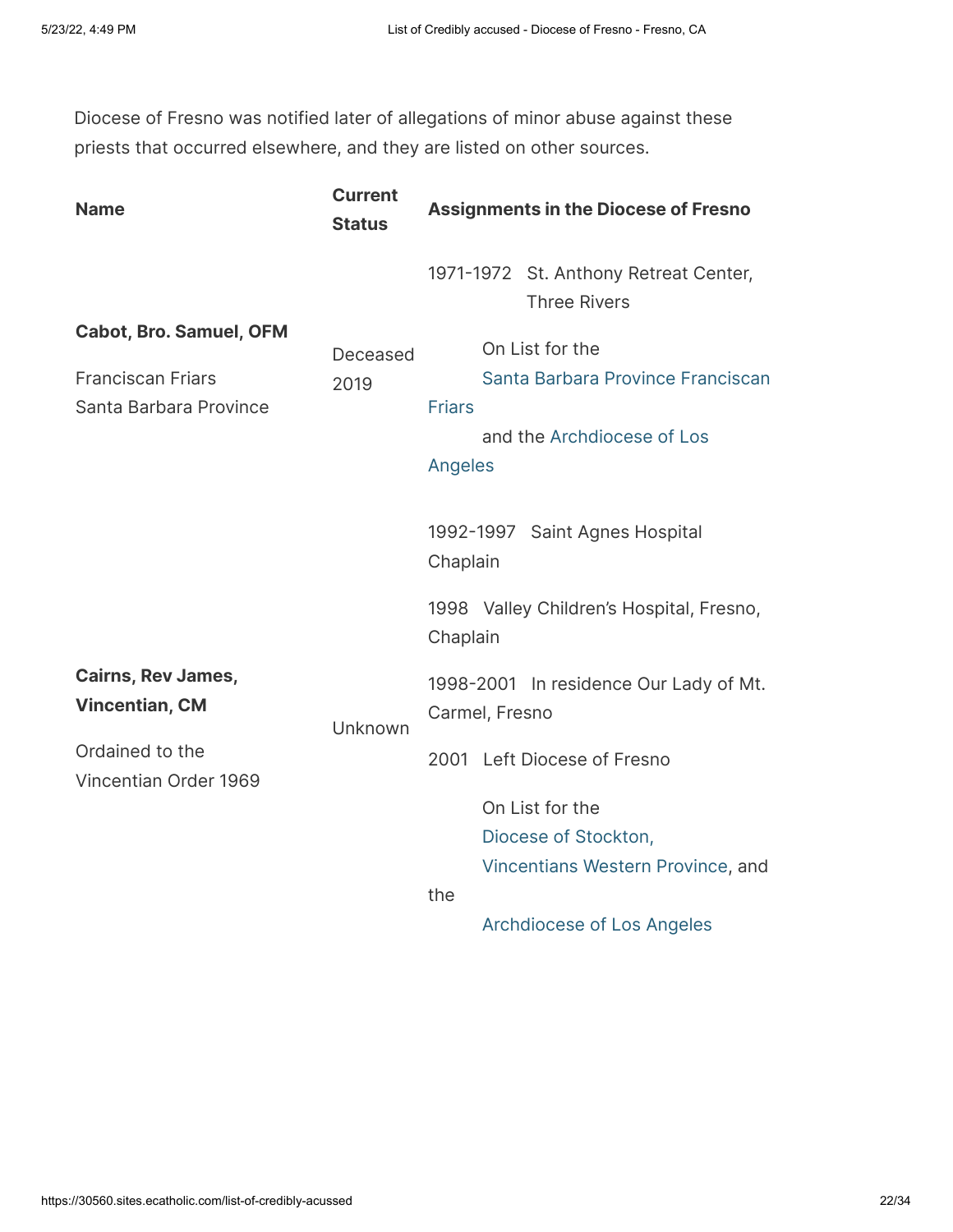|                                               |                  |             | 1988 Supply Priest St. Frances of<br>Cabrini, Huron       |
|-----------------------------------------------|------------------|-------------|-----------------------------------------------------------|
| <b>Camacho, Rev. Antonio</b><br>Ordained 1964 | Deceased<br>1990 |             | 1989 Parochial Vicar, St. Ann, Riverdale<br>and St. Peter |
| Diocese of San Juan de los<br>Lagos,          |                  |             | Prince of Apostles, Lemoore                               |
| Mexico                                        |                  |             | 1990 Returned to Mexico                                   |
|                                               |                  |             | On List for the                                           |
|                                               |                  |             | Diocese of Stockton                                       |
|                                               |                  | Porterville | 1954 Parochial Vicar St. Anne,                            |
|                                               |                  |             | 1957 Parochial Vicar, St. Mary, Taft                      |
| Campbell, Rev. Stuart B., O.P.                | Deceased         |             | On List for the                                           |
| Ordained 1930 to the                          | 1986             |             | Dominican St. Joseph Province,                            |
| Dominican's                                   |                  |             | Diocese of Reno,                                          |
|                                               |                  |             | Diocese of Las Vegas,                                     |
|                                               |                  |             | Diocese of Columbus,                                      |
|                                               |                  |             | Diocese of Covington,                                     |
|                                               |                  |             | <b>Archdiocese of Los Angeles</b>                         |
|                                               |                  |             | 1969-1975 Assistant, Our Lady of Mt.                      |
| <b>Carriere, Rev. David</b>                   |                  |             | Carmel, Fresno                                            |
| (Laurian), OFM                                |                  |             |                                                           |
|                                               | Deceased         |             | On List for the                                           |
| Ordained 1963                                 | 2000             |             | Archdiocese of Los Angeles,                               |
| <b>Franciscan Friars Santa</b>                |                  |             | Diocese of Stockton, and                                  |
| <b>Barbara Province</b>                       |                  |             | Santa Barbara Province                                    |
|                                               |                  |             | <b>Franciscans</b>                                        |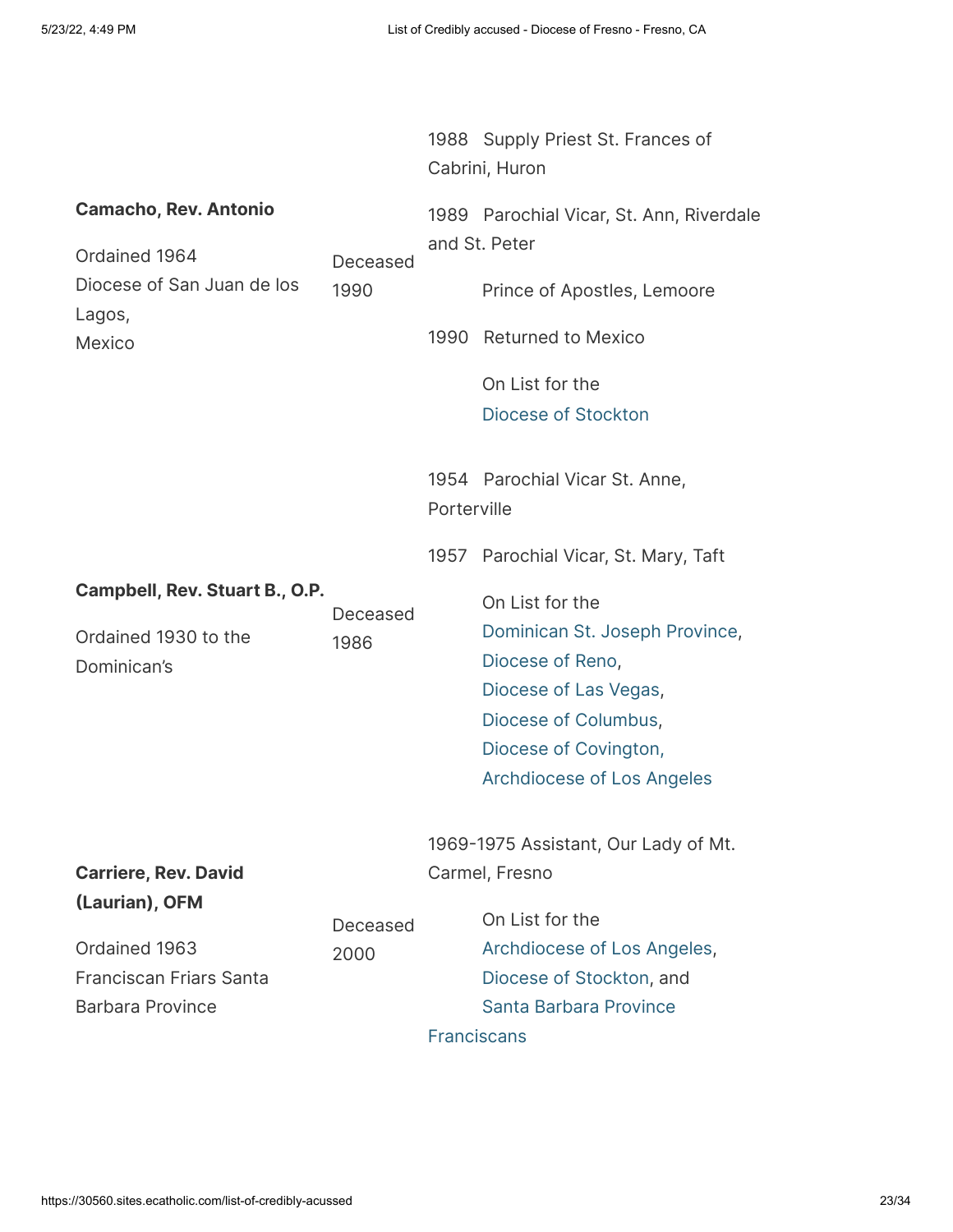| Cimmarrusti, Rev. Mario,<br><b>OFM</b><br>Ordained 1957 to the<br><b>Franciscan Friars</b><br>Santa Barbara Province | Deceased<br>2013 | 1985-1993 Pastor, Our Lady of<br>Guadalupe, Delano<br>On list for the<br><b>Franciscans Santa Barbara</b><br>Province,<br>Diocese of Oakland, and the<br>Diocese of Stockton                                                                                                  |
|----------------------------------------------------------------------------------------------------------------------|------------------|-------------------------------------------------------------------------------------------------------------------------------------------------------------------------------------------------------------------------------------------------------------------------------|
| <b>Chumik, Bro. Gerald, OFM</b><br><b>Franciscan Friars</b><br>Santa Barbara Province                                | Deceased<br>2003 | 1982-1985 In Residence, Our Lady of<br>Mount Carmel,<br>Fresno<br>1985-1986 In Residence, St. Anthony<br>Retreat Center,<br><b>Three Rivers</b><br>1997-2003 In Residence, St. Anthony<br>Retreat Center,<br><b>Three Rivers</b><br>On List for the<br>Santa Barbara Province |

Franciscans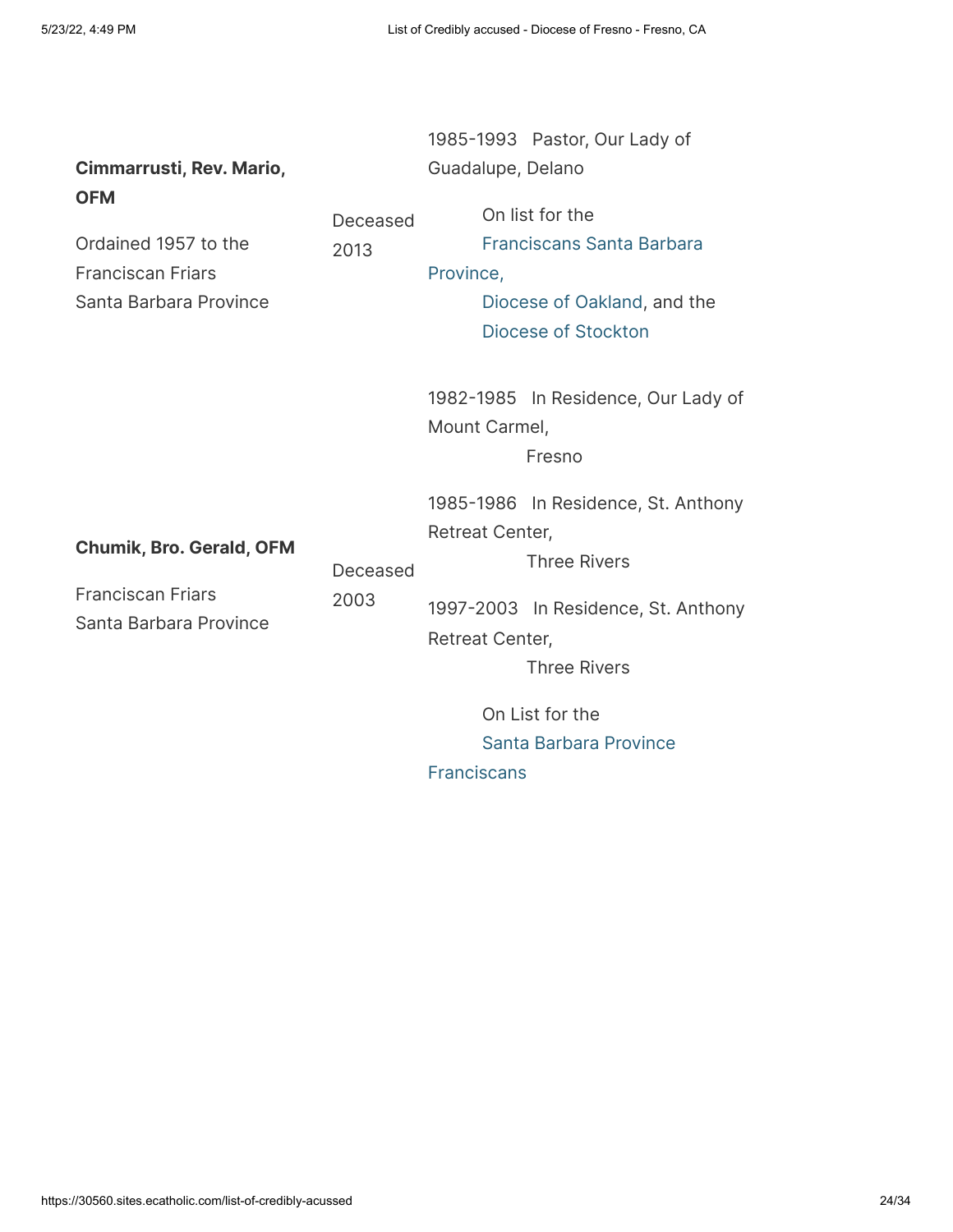|                                                                                                                                                                            |          | 1978 Associate Pastor, Our Lady of<br>Perpetual Help,<br><b>Bakersfield</b>                                                                                                                                                    |
|----------------------------------------------------------------------------------------------------------------------------------------------------------------------------|----------|--------------------------------------------------------------------------------------------------------------------------------------------------------------------------------------------------------------------------------|
|                                                                                                                                                                            |          | 1978 Associate Pastor, St. John's<br>Cathedral                                                                                                                                                                                 |
| <b>Congro, Rev. Basil P.</b><br>Ordained 1978,<br>Diocese of Fresno<br>Excardinated from the<br>Diocese of Fresno and<br>Incardinated to the<br>Diocese of Charleston 1994 | Unknown  | 1979 Left for Diocese of Rockville<br>Center, New York<br>1983-1994 Commissioned as Naval<br>Chaplain<br>1994 Excardinated from the Diocese of<br>Fresno and<br>Incardinated for the Diocese of<br>Charleston,<br>So. Carolina |
|                                                                                                                                                                            |          | On List for the<br>Diocese of Charleston, South<br>Carolina                                                                                                                                                                    |
| De Dominicis, Rev. Daniel,<br>C.S.Sp.<br>Ordained 1951<br>for the Spiritan Order                                                                                           | Deceased | 1968-1975 Pastor of Our Lady of<br>Guadalupe,<br><b>Bakersfield</b><br>1975 Left the Diocese of Fresno<br>On List for the                                                                                                      |
|                                                                                                                                                                            |          | Diocese of San Bernardino                                                                                                                                                                                                      |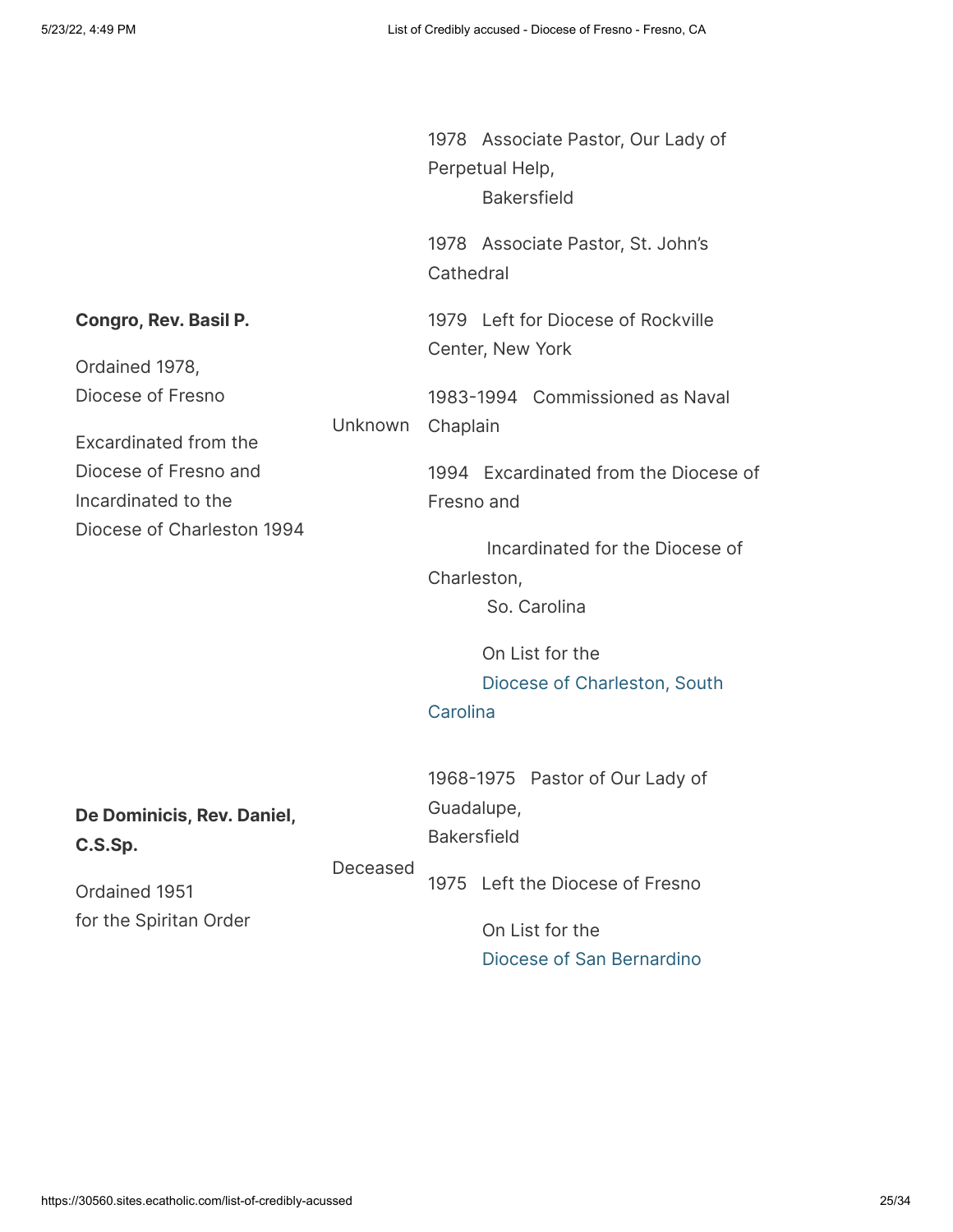| Diamond, Rev. Wilfred J.<br>Ordained 1938<br>for the Archdiocese of New<br>York                             | Deceased<br>1985                    | 1960-1963 Assistant Pastor St. Anthony<br>of Padua,<br>Fresno and St. Agnes Mission,<br>Pinedale<br>Left the Diocese of Fresno 1963<br>On List for the<br>Diocese of Las Cruces, New<br><b>Mexico</b> |
|-------------------------------------------------------------------------------------------------------------|-------------------------------------|-------------------------------------------------------------------------------------------------------------------------------------------------------------------------------------------------------|
|                                                                                                             |                                     | 1973-1975 Our Lady of Mount Carmel,<br>Fresno                                                                                                                                                         |
| <b>Duffy, Brother Dennis, OFM</b><br><b>Vows 1987</b><br>Santa Barbara Province<br><b>Franciscan Friars</b> | Removed<br>from<br>Ministry<br>1990 | Unknown, 1975 Left the Diocese of Fresno<br>On List for the<br>Santa Barbara Province Order or<br>Franciscan Friars,<br>Diocese of Gallup,<br>Diocese of Stockton and<br>Diocese of Oakland           |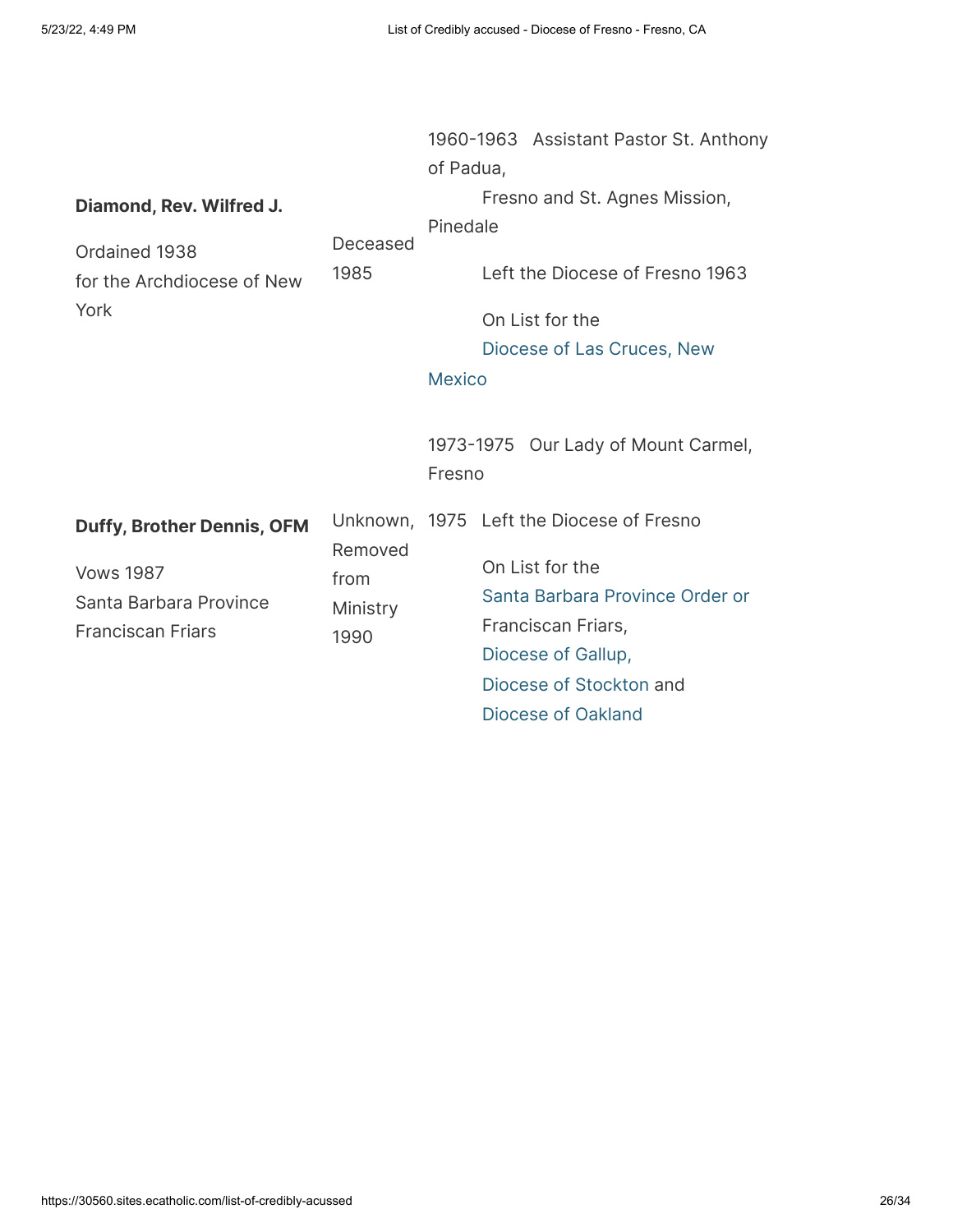|                                                                            | Retired<br><b>Inactive</b><br>2006 | 1964 Associate, St. John's Cathedral.<br>Fresno |                                                                  |  |  |
|----------------------------------------------------------------------------|------------------------------------|-------------------------------------------------|------------------------------------------------------------------|--|--|
| <b>Flickinger, Rev. Don</b><br>Ordained 1964<br>Diocese of Monterey-Fresno |                                    | 1965-1968 Director, Camp Santa<br>Teresita      |                                                                  |  |  |
|                                                                            |                                    | 1966-1967 Administrator, Ryan<br>Seminary       |                                                                  |  |  |
|                                                                            |                                    |                                                 | 1968 Assistant, St. Helen, Fresno                                |  |  |
|                                                                            |                                    | 1969                                            | Dean of Religion,<br>San Joaquin Memorial High School            |  |  |
|                                                                            |                                    |                                                 | 1969 Director of Vocations                                       |  |  |
|                                                                            |                                    | Fresno                                          | 1970 Administrator, St. Genevieve,                               |  |  |
|                                                                            |                                    | work and                                        | 1972 Left the Diocese of Fresno for                              |  |  |
|                                                                            |                                    |                                                 | ministry in other Dioceses.                                      |  |  |
|                                                                            |                                    | 2006                                            | Retired                                                          |  |  |
|                                                                            |                                    |                                                 | On list for the<br>Diocese of San Jose,<br>Diocese of Santa Rosa |  |  |
|                                                                            |                                    | 1960                                            | Assistant, St. Katherine, Del Rey                                |  |  |
| Goschke, Rev. Harold J.                                                    |                                    |                                                 | 1962 Assistant, St. Malachy, Tehachapi                           |  |  |
| Ordained 1948 for the<br>Diocese of Steubenville, Ohio                     | Deceased<br>1992                   | 1962                                            | Left the Diocese of Fresno                                       |  |  |
|                                                                            |                                    |                                                 | On list for the<br>Diocese of Steubenville,                      |  |  |
|                                                                            |                                    |                                                 | Diocese of Stockton                                              |  |  |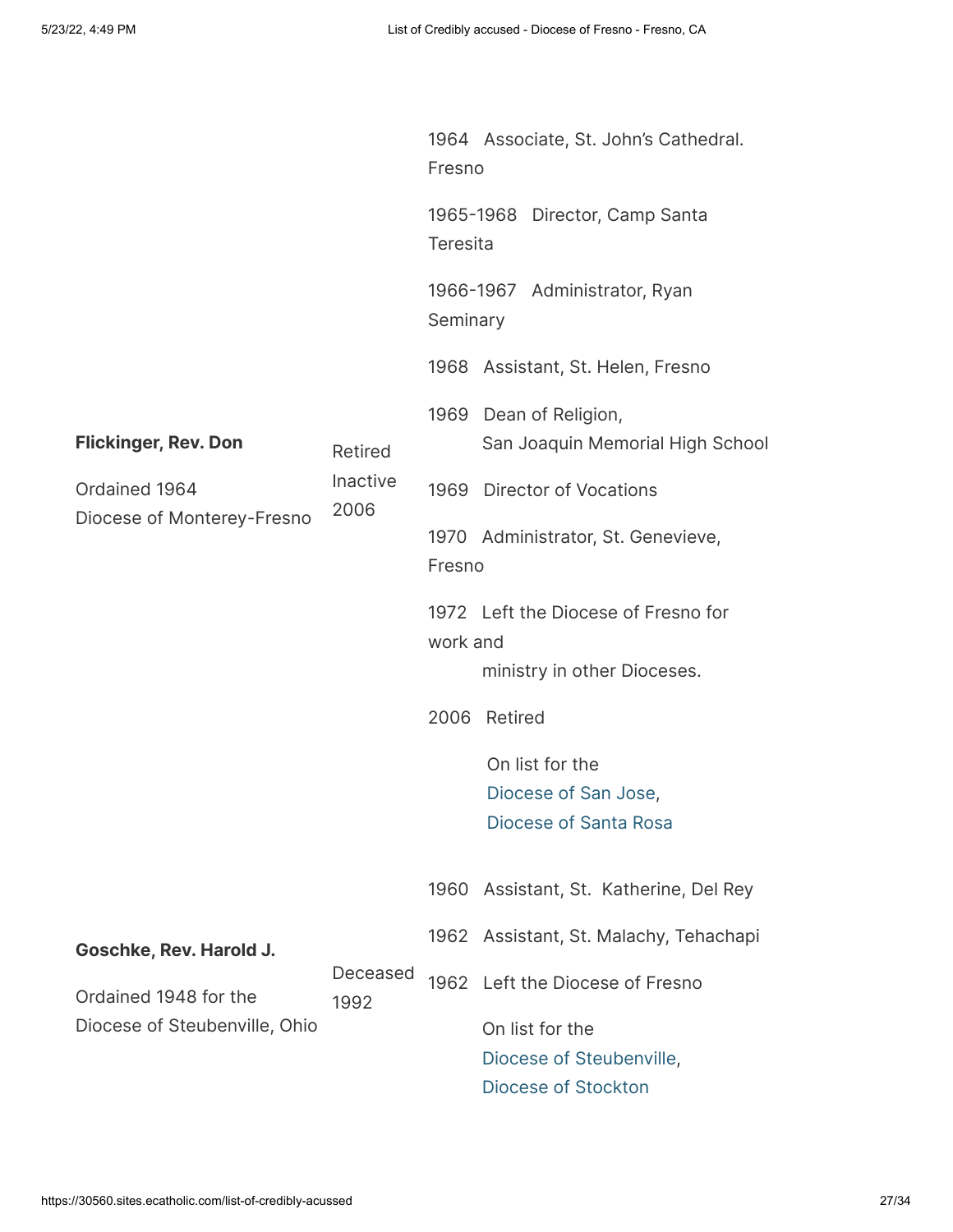| <b>Hartz, Rev. Gerald</b><br>Ordained 1959, Diocese of<br>Sioux City, Iowa | <b>Faculties</b><br>removed<br>2019      | 2003   | Retired in the<br>Diocese of Fresno Supply Ministry,<br>Christ the King, Bakersfield<br>2019 Faculties revoked<br>On List for the<br>Diocese of Sioux City |
|----------------------------------------------------------------------------|------------------------------------------|--------|------------------------------------------------------------------------------------------------------------------------------------------------------------|
|                                                                            |                                          |        | 1992-2000 St. Anthony Retreat House,<br><b>Three Rivers</b>                                                                                                |
| <b>Johnson, Rev. David, OFM</b>                                            |                                          |        | 2000 Left the Diocese of Fresno                                                                                                                            |
| Ordained 1984<br>Santa Barbara Province<br><b>Franciscan Friars</b>        | Unknown,<br>Laicized                     |        | On List for the<br>Archdiocese of Seattle;<br>Diocese of Oakland; and<br>Santa Barbara Province for<br><b>Franciscan Friars</b>                            |
| Kain, Rev. Stephen, OFM                                                    | Removed<br>from                          |        | 1974-1976 Assistant Priest,<br>Our Lady of Mount Carmel, Fresno                                                                                            |
|                                                                            | ministry                                 |        | 1976 Left the Diocese of Fresno                                                                                                                            |
| Ordained 1974<br>Santa Barbara<br><b>Province Franciscan Friars</b>        | 1991,<br>living<br>under<br>restrictions | Friars | On List for the<br>Santa Barbara Province Franciscan<br>and the Diocese of Oakland                                                                         |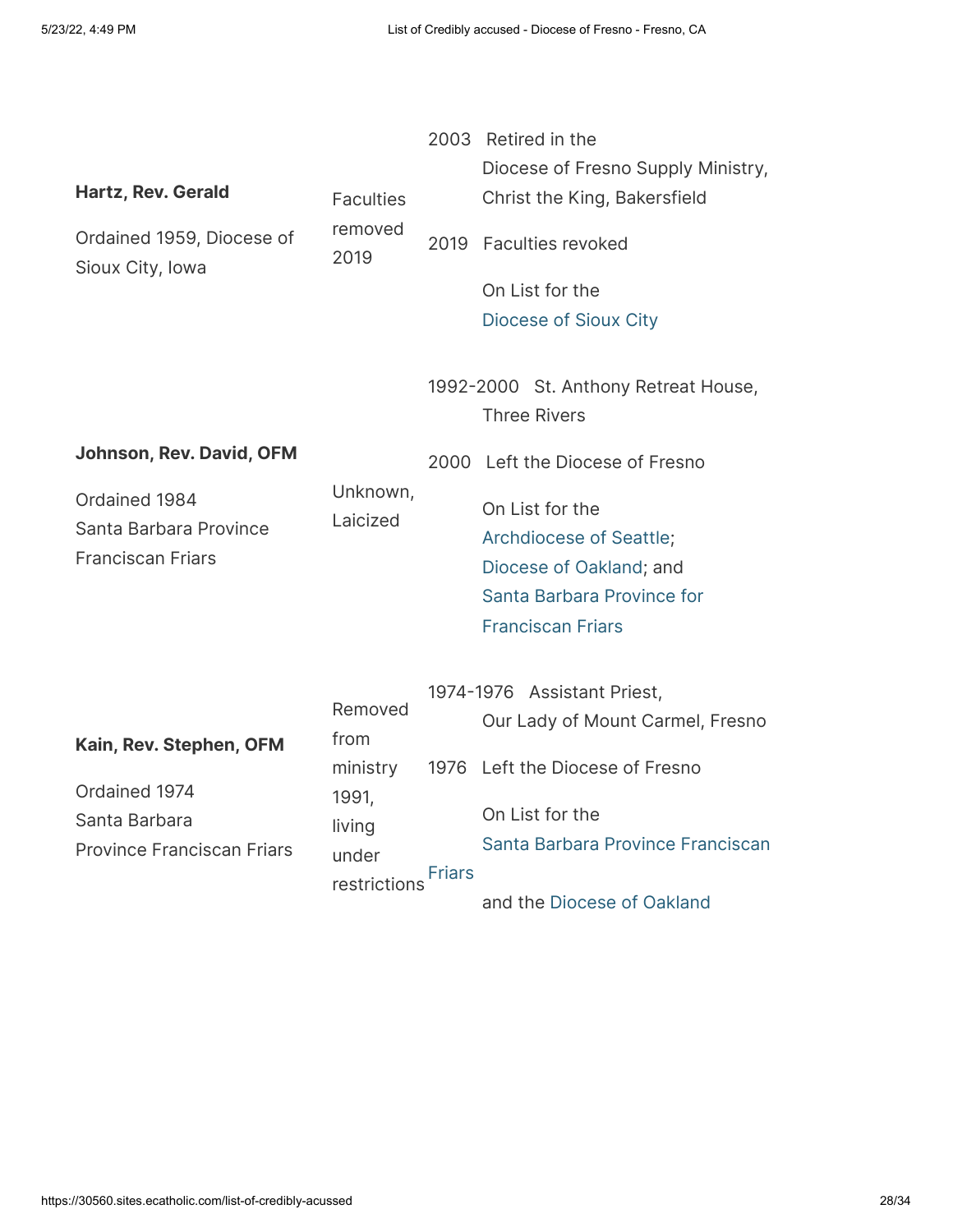|                                                                                                 |                  | 1985-1986 Pastor, St. Paul the Apostle,<br>Coalinga |  |                                                                                                                                                                                                                                                  |
|-------------------------------------------------------------------------------------------------|------------------|-----------------------------------------------------|--|--------------------------------------------------------------------------------------------------------------------------------------------------------------------------------------------------------------------------------------------------|
| Kareta, Rev. Gregory, OFM<br>Conv.                                                              | Deceased<br>2006 |                                                     |  | 1996 Administrator, St. Joseph, Avenal                                                                                                                                                                                                           |
| Ordained 1954<br>for the Conventual<br>Franciscans                                              |                  | the                                                 |  | 1997 Left the Diocese of Fresno<br>On list for the<br>Archdiocese of Los Angeles and<br>Diocese of Monterey                                                                                                                                      |
| La Pierre, Rev David, OFM<br>Cap.<br>Ordained 1969<br>for the Order of Friars Minor<br>Capuchin | Unknown          |                                                     |  | 1991-2002 Hospital Chaplain at Fresno<br><b>Community Medical Center,</b><br>Sierra Hospital,<br>Valley Children's Hospital and<br>Veteran's Hospital<br>2002 Left the Diocese of Fresno<br>On list for the<br><b>Archdiocese of Los Angeles</b> |
| Leehan, Rev. Cornelius P.,<br><b>CSsR</b><br>Ordained 1948<br>Redemptorists                     | Deceased<br>1996 | Mount<br>1954                                       |  | 1951-1954 Assistant Pastor, Our Lady of<br>Carmel, Fresno<br>Left the Diocese of Fresno<br>On list for the<br>Diocese of Oakland                                                                                                                 |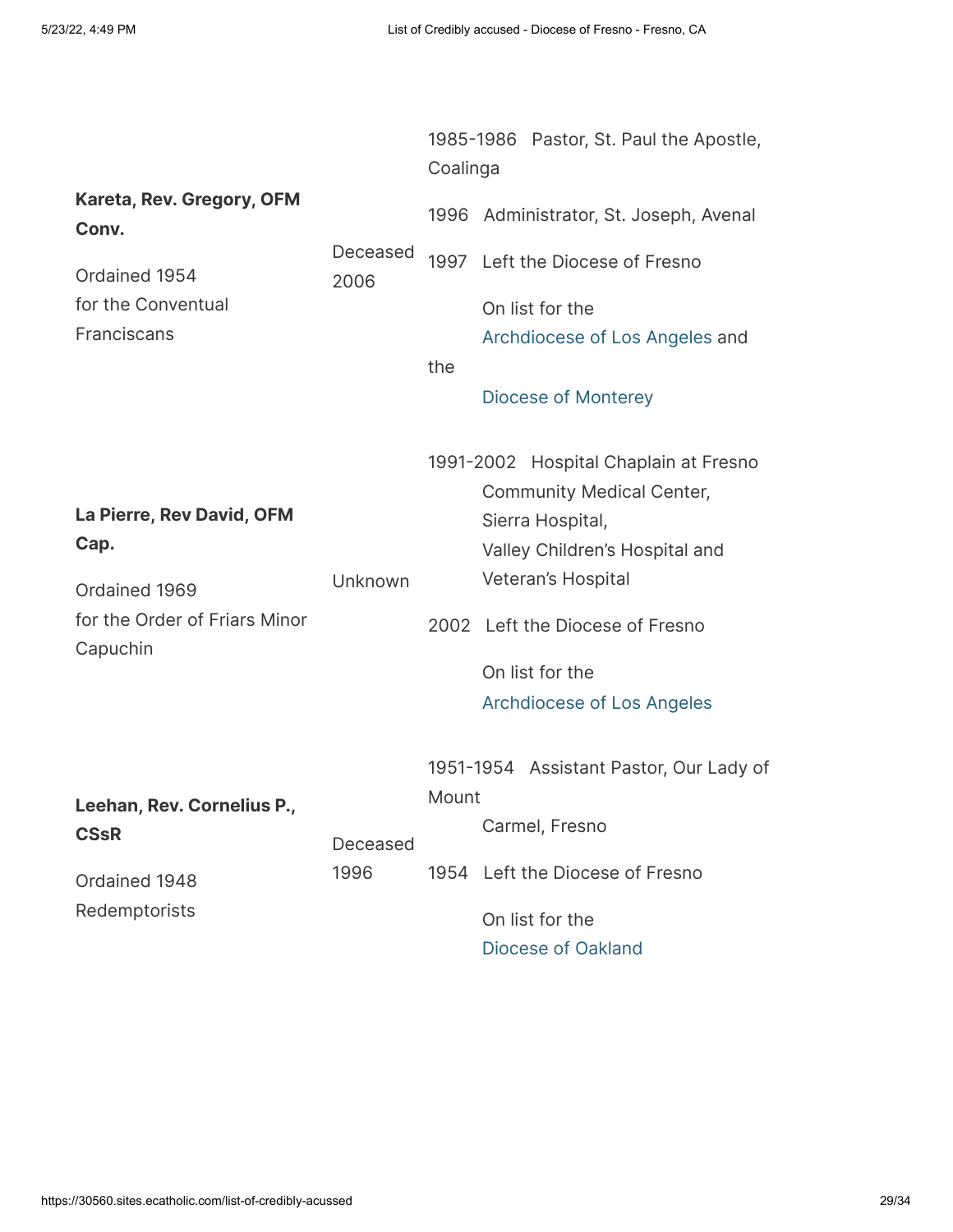1970 Assistant, Our Lady of Mount Carmel,

Fresno

#### **Liening, Rev. Mark, OFM** Ordained 1941 Franciscan Friars Sant Barbara Province Deceased 1985 On list for the  [Santa Barbara Province](https://www.bishop-accountability.org/order_lists/Franciscans_St_Barbara/2019_05_31_Franciscans_St_Barbara_Credibly_Accused_Downloaded_2019_06_05.pdf#page=7) Franciscan's, [Diocese of Phoenix](https://www.bishop-accountability.org/diocesan_lists/Phoenix/2019_10_29_Phoenix_Table_3_Religious.pdf#page=3),  [Diocese of Las Cruces, New](https://www.bishop-accountability.org/diocesan_lists/Las_Cruces/2019_06_24_Las_Cruces_List_of_Accused.pdf) Mexico, and the [Diocese of Oakland](https://www.bishop-accountability.org/diocesan_lists/Oakland/2019_06_01_Oakland_Credible_Accusations_Downloaded_on_2019_06_05.pdf) **Lopez, Friar Jorge, OFM** Vows taken 1975, Franciscan Friars Santa Barbara Province Deceased 2004 1988-1993 Pastor, Our Lady of Mount Carmel, Fresno On list for the  [Santa Barbara Province](https://www.bishop-accountability.org/order_lists/Franciscans_St_Barbara/2019_05_31_Franciscans_St_Barbara_Credibly_Accused_Downloaded_2019_06_05.pdf#page=8) Franciscans, [Diocese of Oakland](https://www.bishop-accountability.org/diocesan_lists/Oakland/2019_06_01_Oakland_Credible_Accusations_Downloaded_on_2019_06_05.pdf) and [Diocese of Phoenix](https://www.bishop-accountability.org/diocesan_lists/Phoenix/2019_10_29_Phoenix_Table_4_Religious_Brothers.pdf)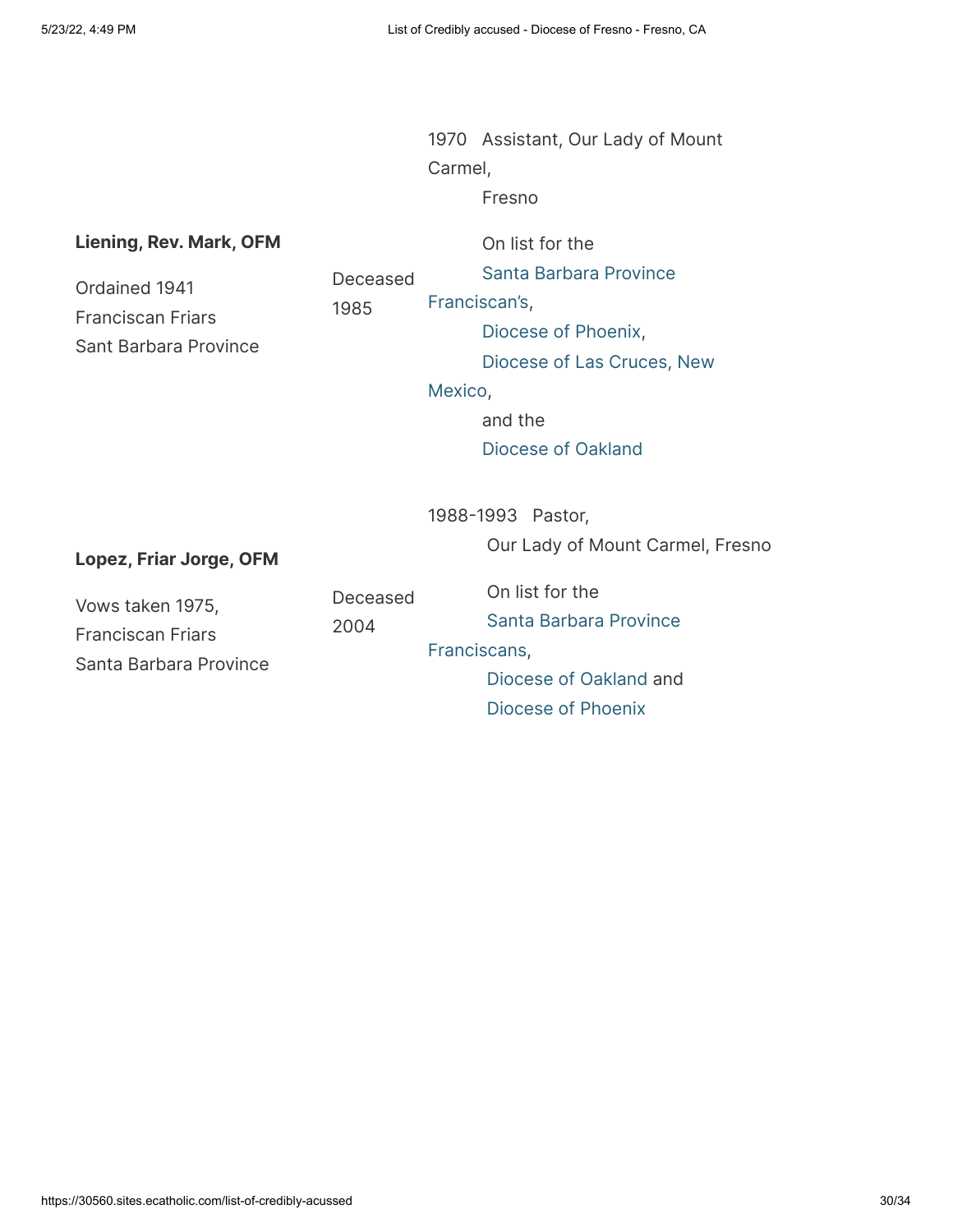|                                                                                  |                  |               | 1942 Parochial Vicar,                                          |
|----------------------------------------------------------------------------------|------------------|---------------|----------------------------------------------------------------|
|                                                                                  |                  |               | Our Lady of<br>Guadalupe, Bakersfield                          |
| <b>Meyer, Rev. Msgr. Gilbert</b><br>Ordained 1942,<br>Diocese of Monterey-Fresno | Deceased<br>2020 |               | 1946 Parochial Vicar, St. Brigid, Hanford                      |
|                                                                                  |                  |               | 1950 Parochial Vicar,                                          |
|                                                                                  |                  |               | Immaculate Heart of Mary, Hanford                              |
|                                                                                  |                  |               | 1953 Pastor, Our Lady of the                                   |
|                                                                                  |                  |               | Assumption,<br>Watsonville                                     |
|                                                                                  |                  |               | 1967 Pastor, Sacred Heart, Lindsay                             |
|                                                                                  |                  |               | 1969 Pastor, Our Lady of Perpetual<br>Help, Bishop             |
|                                                                                  |                  |               | 1972 Pastor, Our Lady of Perpetual Help,<br><b>Bakersfield</b> |
|                                                                                  |                  | <b>Bishop</b> | 1975 Pastor, Our Lady of Perpetual Help,                       |
|                                                                                  |                  |               | 1981 Pastor, St. Francis, Mojave                               |
|                                                                                  |                  |               | 1985 Administrator, St. Joseph, Boron                          |
|                                                                                  |                  | 1990          | Retired                                                        |
|                                                                                  |                  |               | On list for the<br><b>Diocese of Monterey</b>                  |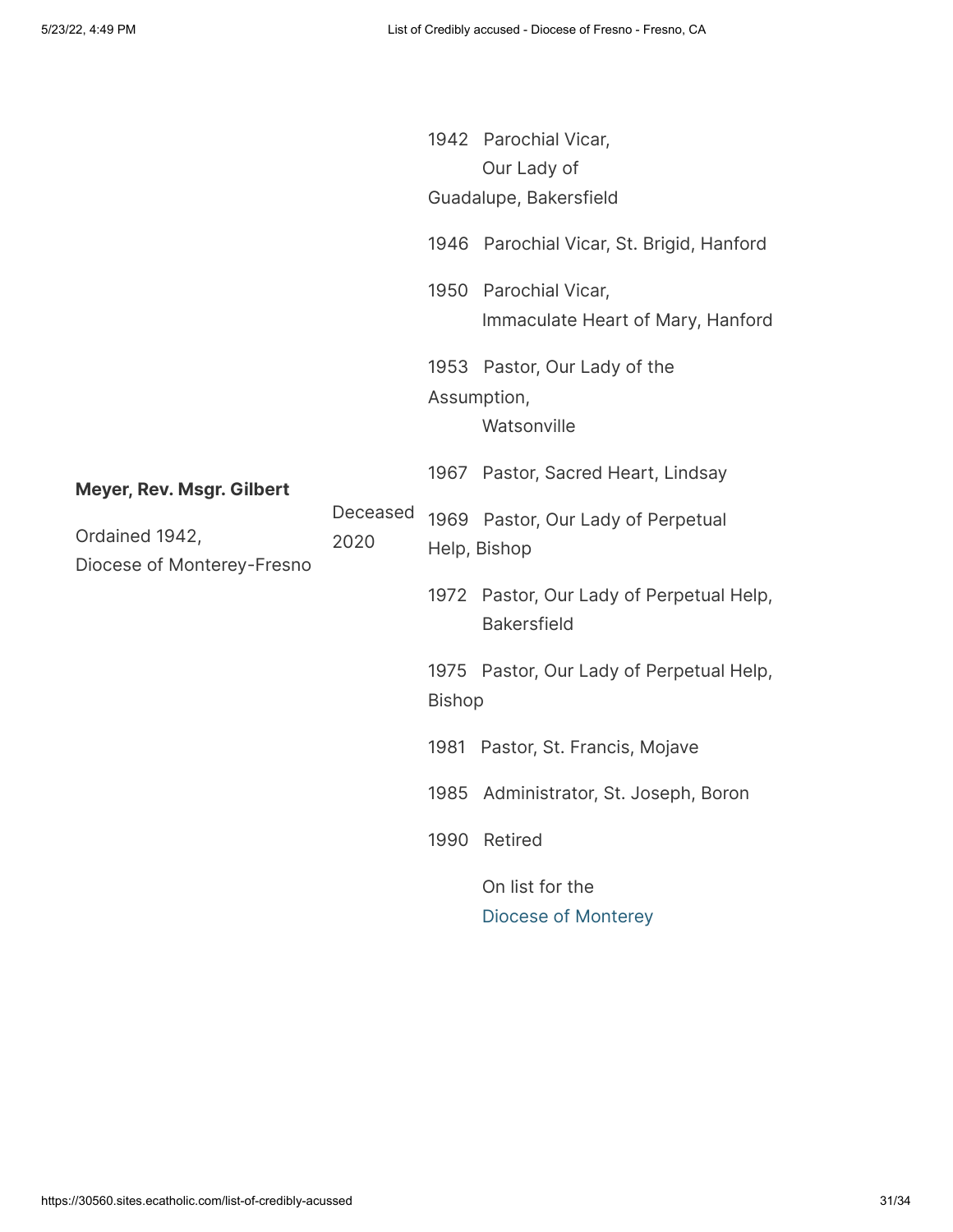|                                                                           |         | Fresno         | 1995 Parochial Vicar, St. Anthony Claret,                                                                                                                                                                                |
|---------------------------------------------------------------------------|---------|----------------|--------------------------------------------------------------------------------------------------------------------------------------------------------------------------------------------------------------------------|
| Paiz, Rev. William, CMF<br>Ordained 1979<br><b>Claretian Missionaries</b> | Unknown | 2008<br>2010   | Temp. Administrator.<br>Our Lady of Mt. Carmel, Fresno<br>2008 Administrator, St. Lucy, Fowler<br>Left the Diocese of Fresno<br>On list for the<br>Diocese of Fort Worth and<br>Diocese of Springfield-Cape<br>Girardeau |
| Sanchez, Rev. Raul N.<br>Ordained 1974<br>for the Diocese of Gallup       | Unknown | <b>Base</b>    | 1998-2001 Chaplain, Edwards Air Force<br>On List for the<br><b>Diocese of Gallup</b>                                                                                                                                     |
|                                                                           |         | 1987           | Pastor, St. Katherine, Del Rey                                                                                                                                                                                           |
|                                                                           |         | 1989           | Associate Pastor, St. Lucy, Fowler                                                                                                                                                                                       |
| Silva, Rev. Fidencio, M.Sp.S.<br>Ordained 1978                            | Unknown | 1991<br>Fowler | Associate Pastor, St. Joseph,                                                                                                                                                                                            |
| Missionaries of the Holy Spirit                                           |         |                | 1992 Left the Diocese of Fresno                                                                                                                                                                                          |
|                                                                           |         |                | On list for the<br>Diocese of San Bernardino and the<br><b>Archdiocese of Los Angeles</b>                                                                                                                                |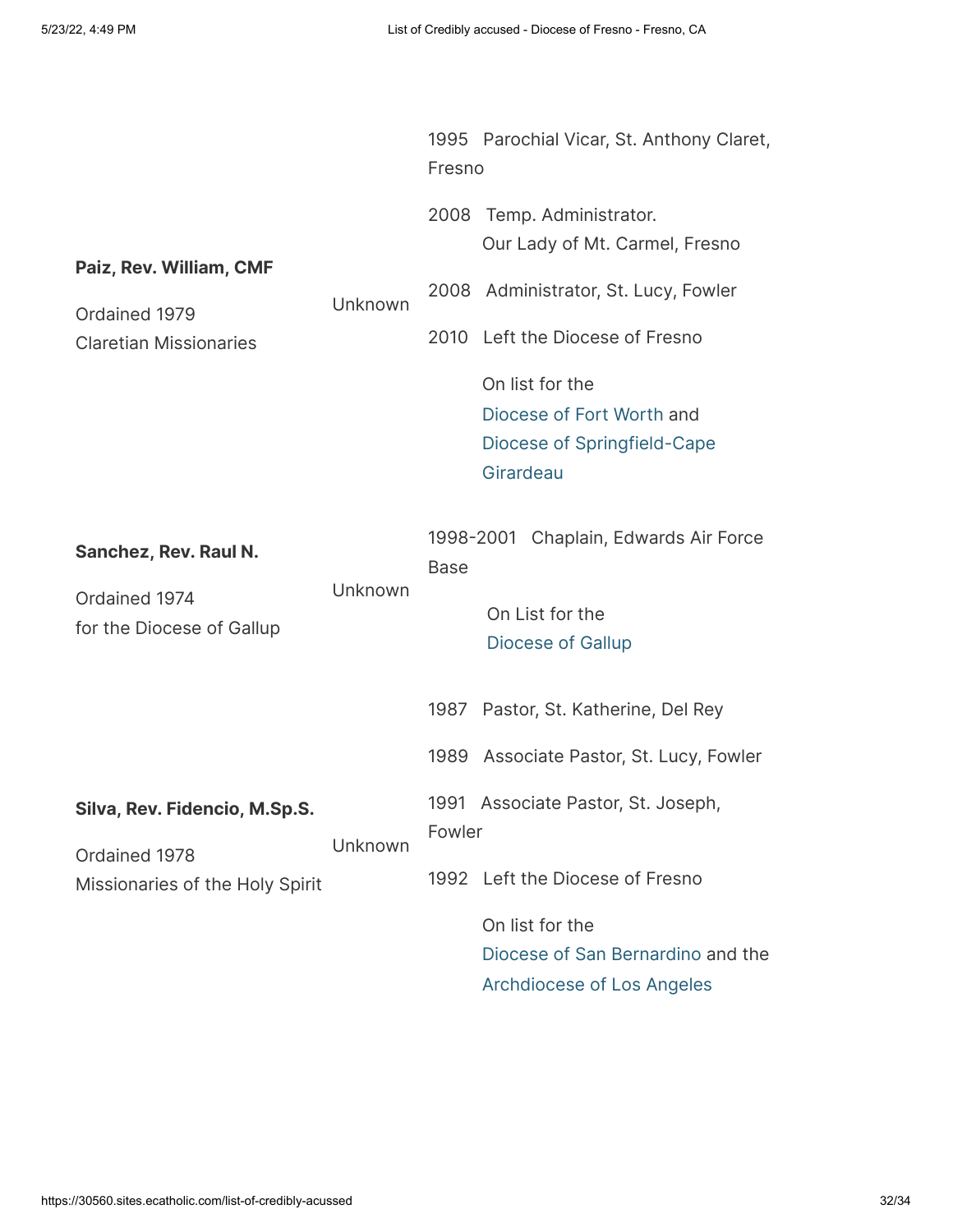| Shephard, Rev. John, S.J.,        | Deceased         | 1954-1955 Ryan Preparatory College,<br>Fresno |
|-----------------------------------|------------------|-----------------------------------------------|
| Ordained 1951<br>Society of Jesus | 1991             | On List for<br>Archdiocese of Los Angeles     |
|                                   |                  | 1968-1970 Our Lady of Mount Carmel            |
| Varela, Rev. Ramon, OFM           | Deceased<br>2002 | On List for the<br>Dioceses of Stockton,      |
| Ordained 1949                     |                  | Oakland,                                      |
| Province of Santa Barbara         |                  | Phoenix, and the                              |
|                                   |                  | Santa Barbara Province                        |

[ONLINE](https://30560.sites.ecatholic.com/bishops-annual-appeal) GIVING  $\rightarrow$ 

### ADDRESS

Mailing Address: 1550 North Fresno Street Fresno, CA 93703-3788

Phone: [\(559\) 488-7400](tel:1-559-488-7400)

# Fax: [\(559\) 488-7464](fax:1-559-488-7464)

# MISSION STATEMENT / DECLARACIÓN DE LA MISIÓN

"As God's beloved people we are called in and through the Spirit to live in unity and love and to proclaim the Good News of Jesus, especially amongst the poor and marginal of our society."